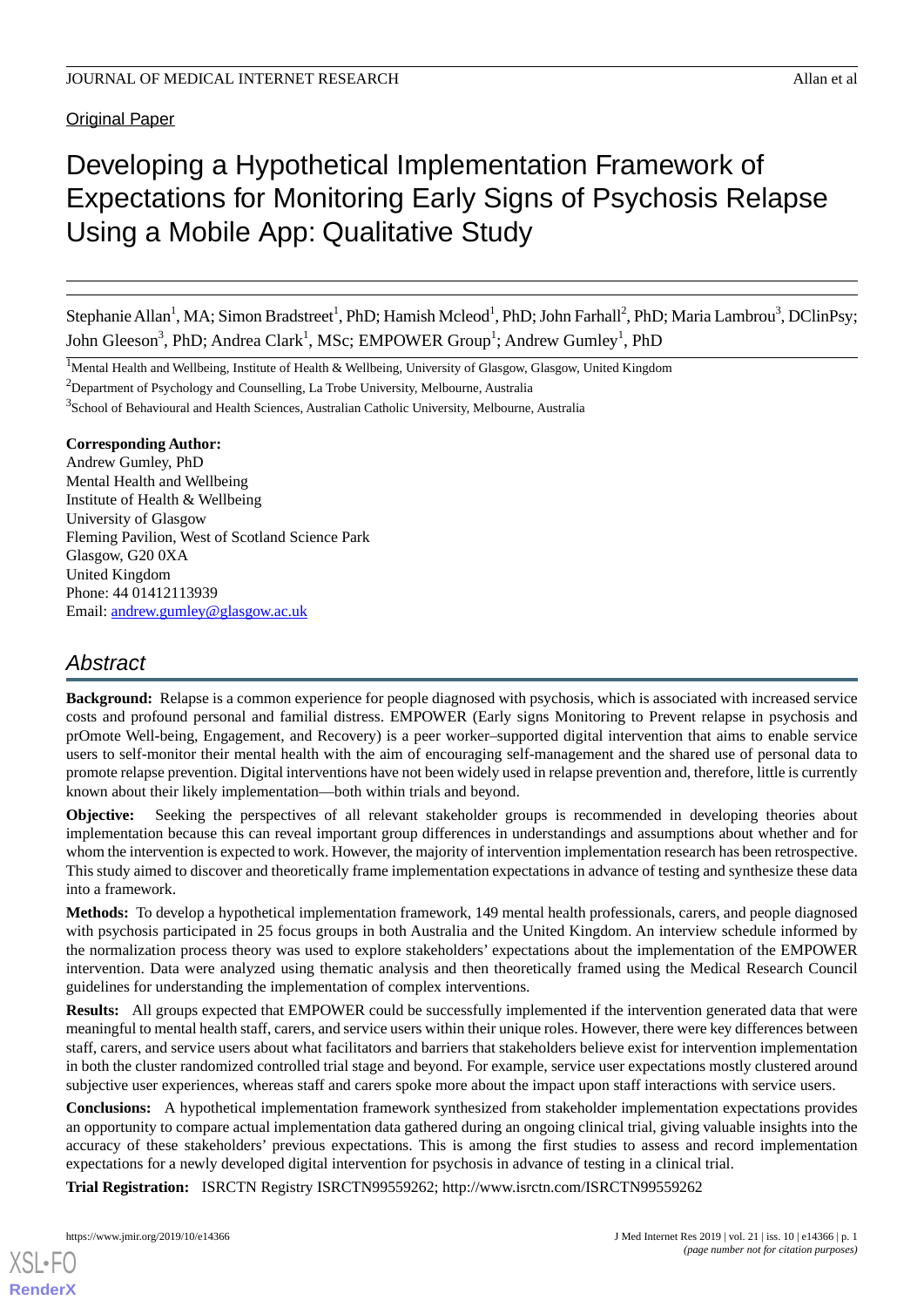*(J Med Internet Res 2019;21(10):e14366)* doi: **[10.2196/14366](http://dx.doi.org/10.2196/14366)** 

#### **KEYWORDS**

psychosis; self-management; implementation science

#### *Introduction*

#### **Background**

Relapse is common for many people diagnosed with schizophrenia [[1\]](#page-10-0). Relapses are linked to increased disability from loss of important relationships and reduced education and employment opportunities [[2\]](#page-10-1). One estimate suggests that psychotic relapse costs £10,950 (at 6 months) compared with £2532 for no relapse, with 75% of the difference in these costs coming from inpatient treatment [\[3](#page-10-2)]. In the United States, excess costs from relapse range from US \$6033-\$32,753 [[4\]](#page-10-3). Commonly, relapses are preceded by so-called early warning signs (EWS) that reflect a combination of symptoms such as anxiety, depression, suspiciousness, and uniquely personal experiences. EWS-based prevention strategies assume that identifying relapse early enough enables preventative action and averts full relapse [[5\]](#page-10-4). Guidelines for psychosis in both Scotland, the United Kingdom, [\[2](#page-10-1)] and Australia [\[6](#page-10-5)] recommend early signs-based strategies as crucial for relapse prevention in routine psychosis care.

Research into reliable and valid signs of relapse is essential for early intervention aimed at minimizing the harms associated with relapse [\[7\]](#page-10-6). A review [[8\]](#page-10-7) to determine the validity of early signs as predictors of relapse in people with nonaffective psychosis found that the sensitivity (correct relapse prediction by staff) ranged from 10% to 80% (median 61%), and specificity (nonrelapses correctly identified) ranged from 38% to 100% (median 81%). Therefore, existing systems used to identify EWS have an uncertain prognostic utility and may result in an unnecessary intervention that engenders fear of relapse in service users and carers [\[9\]](#page-10-8). Delayed help-seeking narrows the window for timely intervention [\[10](#page-10-9)] and can result in the use of coercive treatment measures that confirm negative expectations [[11\]](#page-10-10) and make disclosure of EWS more threatening for service users. Therefore, new interventions that address problems associated with help-seeking and disclosing EWS appear warranted [[12\]](#page-10-11).

## **Early Signs Monitoring to Prevent Relapse in Psychosis and Promote Well-Being, Engagement, and Recovery Description**

One emerging application of technology in mental health care is remote self-monitoring [[13\]](#page-10-12). Remote self-monitoring may improve upon traditional face-to-face monitoring by allowing more regular sampling of symptoms and, potentially, earlier detection of relapse signs. EMPOWER (Early signs Monitoring to Prevent relapse in psychosis and prOmote Well-being, Engagement, and Recovery; ISRCTN99559262) aims to develop and evaluate a mobile app for use with adults who experience psychosis. The app enables routine self-monitoring for a variety of different experiences, including psychosis (eg, hearing voices and suspicious thoughts), anxiety, mood, self-esteem, and interpersonal support. Furthermore, each time people complete an app questionnaire, they receive an *EMPOWER message*, which (depending on user input) provides links to further relevant information, practical advice, or helpful quotes. The EMPOWER algorithm aims to tailor these messages to individual changes in user well-being to promote a greater sense of control over mental health and to support self-management. EMPOWER participants will use the app for an initial 28-day baseline period to identify their typical variation in personal well-being. Significant changes from baseline will be then be triaged by a clinician. Peer support workers will be involved in setting up and personalizing the daily questionnaire, alongside regular fortnightly follow-up meetings where they will support service users in using the app.

#### **Implementation of Digital Interventions**

Digital interventions can help address clinical priorities in psychosis, such as increasing access to psychological interventions for symptoms such as paranoia [\[14](#page-10-13)]. However, many effective digital interventions have failed to generalize from clinical trials into clinical practice [\[15](#page-10-14),[16\]](#page-10-15). Owing to concerns about generalization beyond trial contexts, the UK Department of Health [\[17](#page-10-16)] encourages systematic implementation research to increase an understanding of how interventions are adopted or rejected. The effectiveness of interventions (including their success in reaching the target population) can be influenced by how an intervention interacts with the context in which it was implemented [[18,](#page-10-17)[19](#page-11-0)]. When appraising the results of a clinical trial, it can be challenging to know whether the intervention will generalize into *real-world* contexts of clinical practice. Process evaluations assess the implementation of interventions and help predict generalizability in different contexts. The Medical Research Council (MRC) framework for process evaluation [\[18](#page-10-17)] recommends clear descriptions of assumptions about how the intervention is expected to be implemented within a specific context. In addition, consulting multiple stakeholder groups is recommended because this can reveal across-group variance in understandings of what the intervention is and differences in assumptions about why and for whom the intervention is expected to work. Collecting data at different time points is also recommended to characterize changes in implementation factors such as participants' attitudes toward an intervention.

Typically, the majority of implementation research on engagement with interventions has been retrospective [[20\]](#page-11-1). The MRC framework for process evaluations recommends that implementation research should proactively include key stakeholders because those expected to engage with an intervention are likely to have relevant experiential knowledge, which is useful in understanding the implementation process during a trial [\[18](#page-10-17)]. Qualitative research carried out *during* a trial (eg, asking service users about their experiences) can aid in understanding why an intervention might work and how context affects implementation [[21\]](#page-11-2). However, *befor* e interacting with an intervention, stakeholders may have pre-existing expectations regarding implementation that will shape how they interact with

 $XS$  • FC **[RenderX](http://www.renderx.com/)**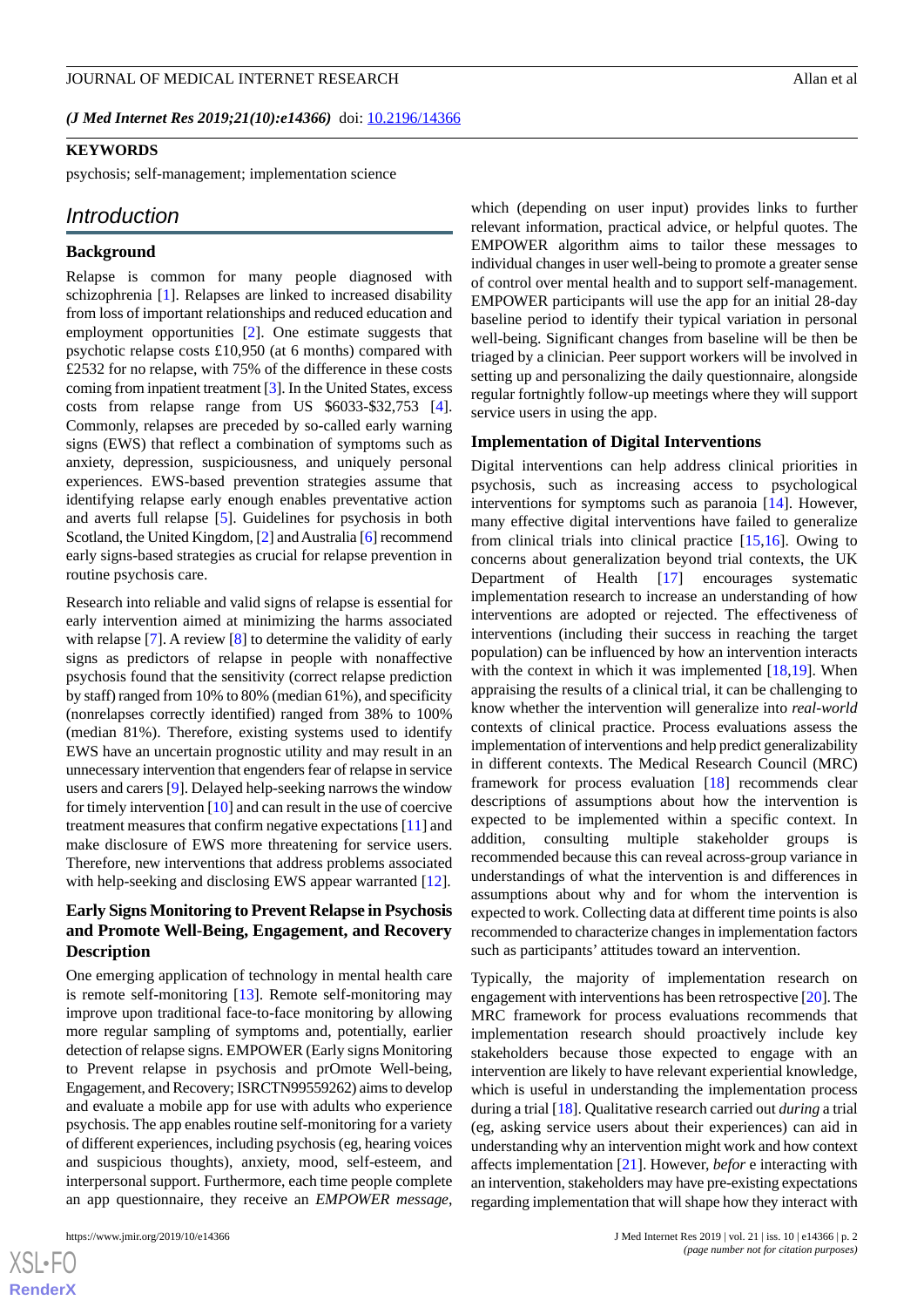a planned intervention (hypothetical acceptability). Hypothetical acceptability is measured by key stakeholders' willingness to engage with a proposed intervention and in previous trials of digital interventions for severe mental health problems actual acceptability (assessed postintervention) is typically higher than hypothetical acceptability [\[22](#page-11-3)].

Theory in implementation science implies some predictive capacity [[23\]](#page-11-4). Typically, implementation theory aims to create conceptual tools that enable researchers to describe, identify, and explain crucial elements of the implementation process and its outcomes [[24\]](#page-11-5). Developing implementation theories in advance of empirical testing provides a framework for developing predictions about how interventions will interact with the context in which they are tested. Furthermore, completing this work allows researchers to make informed predictions about what implementation barriers that might be reasonably expected [\[25](#page-11-6)]. One such implementation theory, normalization process theory (NPT) [\[25](#page-11-6)] focuses on the work that groups and individuals do when interacting with an intervention and how they make sense of it, many intervention studies have successfully utilized NPT as a framework to guide research to more fully understand the implementation process [[26\]](#page-11-7). Despite the recommended involvement of patients and members of the public within implementation research [\[27](#page-11-8)] and widespread assumptions that consultation work can help researchers anticipate stakeholders' needs, capacities, and priorities [\[28](#page-11-9)], the MRC guidelines on process evaluation [\[18](#page-10-17)] report substantial empirical uncertainty regarding the value of Patient and Public Involvement (PPI) work. However, stakeholders are likely to offer insights beyond the acceptability of digital interventions (eg, predicting intervention implementation barriers during testing) and arguably have a right to be involved in research, which impacts them. Adding the insight of carers, service users, and mental health staff should lead to a clearer understanding of barriers and facilitators to implementation.

To the best of our knowledge, only one other study has [\[29](#page-11-10)] explored staff, carers, and service users' perspectives of acceptability and implementation of a digital intervention for psychosis before engagement. Inclusion of these stakeholders enabled potentially diverse perspectives to be integrated into system design requirements for a mobile intervention for people who were considered to have treatment-resistant schizophrenia. Although this study is in a different population, the inclusion of multiple perspectives is a strength that could be applied to the prospective investigation of stakeholder engagement with digital interventions. In addition, there is little longitudinal research comparing stakeholder predictions pre-intervention with what happens when people interact with a digital intervention. Developing implementation theories for the EMPOWER intervention based on the expectations of staff, service users, and carers within a longitudinal process evaluation will allow for the assessment of the accuracy and the changing nature of these predictions over time, potentially highlighting the value of contextual knowledge that comes from consulting with stakeholders. We anticipate that developing an a priori implementation theory derived from stakeholder consultation will enhance implementation of the intervention in the context

 $XS$  $\cdot$ FC **[RenderX](http://www.renderx.com/)** of a clinical trial and provide meaningful data to enable later generalization into clinical practice, a clear priority for services [[15,](#page-10-14)[17\]](#page-10-16).

This study aimed to summarize the implementation expectations expressed within focus groups by mental health staff, carers, and service users in consultation work before a clinical trial to be able to compare these with the actual experiences of implementation observed within a feasibility study.

## *Methods*

## **Design**

This study forms part of the qualitative phase conducted before a cluster randomized controlled trial for the EMPOWER intervention (ISRCTN: 99559262). The methods are reported in line with the consolidated criteria for reporting qualitative research reporting recommendations for qualitative work [[30\]](#page-11-11); a full checklist can be seen in [Multimedia Appendix 1](#page-9-0). Before the start of the study, ethical approvals were provided by West of Scotland REC (16/WS/0042) and Melbourne Health (REC/15/MH/344). Managerial approval was given by National Health Service Greater Glasgow and Clyde (NHSGG&C; GN14CP229) and North Western Mental Health Services (Project Number: 2015.286). The protocol is available in the National Institute of Health Research website [\[31](#page-11-12)]

## **Eligibility and Recruitment**

All participants came from 1 health board area in the United Kingdom and 1 in Australia, where the intervention will be tested in a multisite clinical trial. Staff who support people with psychosis within Community Mental Health Services (CMHS) were invited to take part through initial researcher contact with clinical team leaders. Service user participants were invited to take part in focus groups through mental health staff and organizations providing support or representation to people with mental health difficulties. Service user participants were eligible if they were in contact with CMHS, had experienced a relapse within the previous 2 years, had received a diagnosis of Diagnostic and Statistical Manual of Mental Disorders-5 psychosis-related condition, and were able to provide informed consent. People who identified as carers for someone with psychosis were recruited from both mental health services and support organizations.

#### **Focus Groups**

Using focus groups rather than individual interviews enabled respondents to interact with and respond to the ideas and comments of other participants with whom they shared a role [[32\]](#page-11-13). Focus groups were held in private rooms (of either CMHS or support organizations) and conducted by members of the research team using a topic guide. We did not collect demographic data beyond whether the participant was a carer, service user, or mental health staff. Following best practice guidelines [\[18](#page-10-17)], we used an explicit theoretical framework to guide our focus group schedule. An interview schedule informed by NPT [\[33](#page-11-14)] was developed to explore stakeholders' expectations. A copy of the topic guide for each of the stakeholder focus groups is provided in [Multimedia Appendices](#page-10-18) [2-](#page-10-18)[4.](#page-10-19)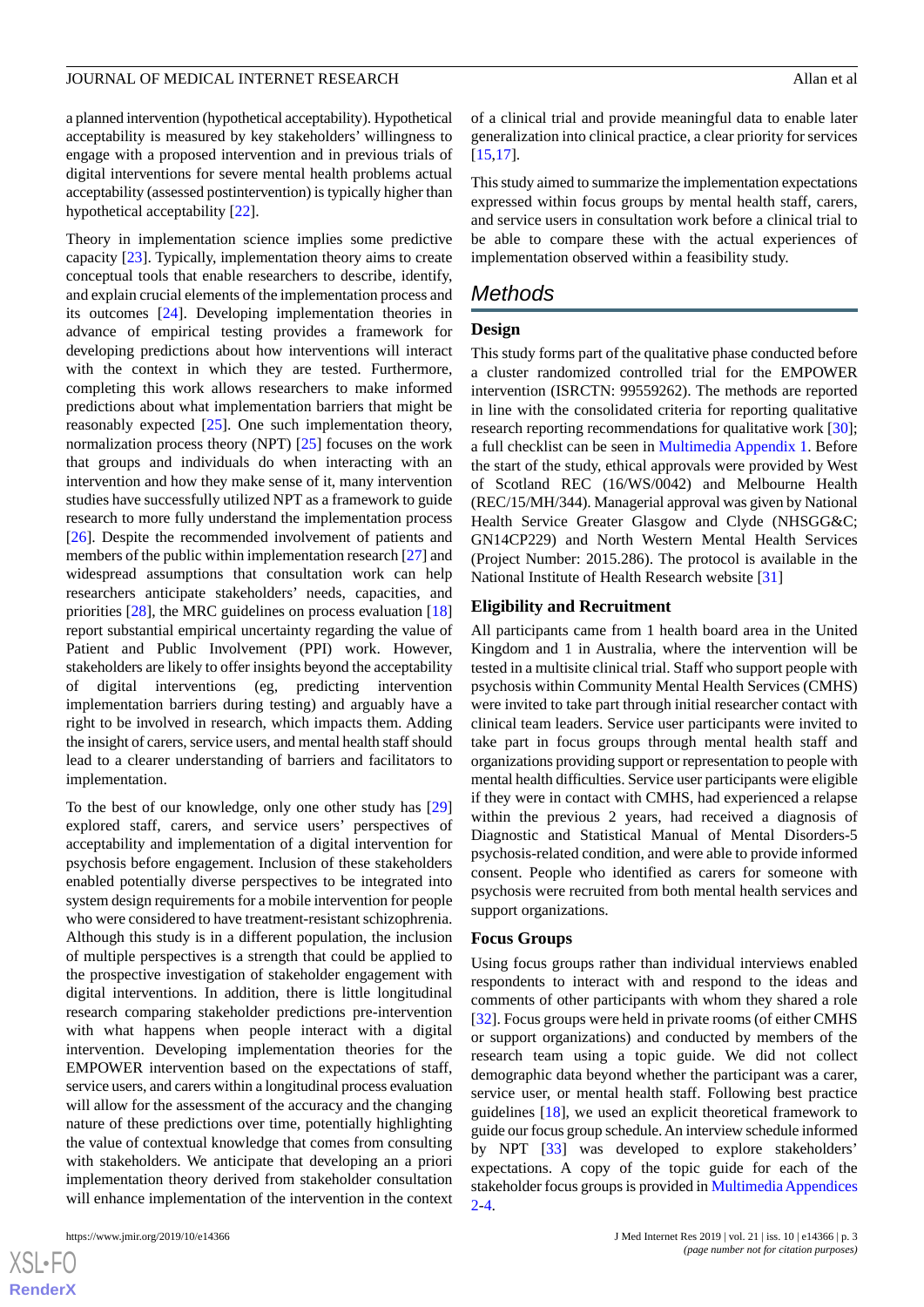A total of 25 focus groups were held across Melbourne and Glasgow from July 20, 2016, to September 9, 2017. Participants were 88 mental health staff, either working in the NHS in the United Kingdom (n=54, 9 focus groups) or NorthWestern Mental Health (public run) services in Australia (n=34, 4 focus groups). Focus group length ranged from 57 min to 2 hours and 9 min. A total of 21 service users were recruited from the United Kingdom (n=5, 3 focus groups) and Australia (n=16, 4 focus groups) and 40 carers from the United Kingdom (n=20, 2 focus groups) and Australia (n=20, 3 focus groups). Carers and service users received UK £20 or Aus \$40 for participation. Staff received no cash reimbursement and participated during their usual working day. All participants gave written consent before taking part. All focus group facilitators (AG, SB, AC, ML, JG, JH, JF, and SA—a mix of genders) identified themselves as researchers to conduct the research and were transparent if they also held a clinical role. All participants received a presentation about the EMPOWER intervention. The focus groups were audio recorded and then transcribed verbatim. NVivo software (QSR International) was utilized to perform analysis.

## **Reflexivity**

SA is a Doctor of Philosophy student investigating the implementation of digital interventions for psychosis. Facilitating focus groups was a task shared by all coauthors. Data analysis was primarily completed by SA, who has previously utilized qualitative methods. Supervision and code checking for all analysis (including discussions about saturation) were provided by AG and HM, both of whom are clinical psychologists. AG is chief investigator for the EMPOWER study and was responsible for the overall design and conduct of the research.

## **Data Analysis**

The analysis comprised 2 stages. Thematic analysis is a qualitative method used to construct, analyze, and report on patterns within text data [[34\]](#page-11-15). This is commonly utilized within qualitative aspects of process evaluations to identify key barriers and facilitators for implementation of a diverse range of digital interventions [[35-](#page-11-16)[37\]](#page-11-17). In stage 1, we performed an inductive thematic analysis [\[34](#page-11-15)] for each unique stakeholder group in turn. This was justified because in a pilot clinical trials such as EMPOWER, study evaluators are encouraged to use exploratory research to identify facilitators and barriers to interventions so that strategies can be put in place in time for an evaluation of effectiveness [[18\]](#page-10-17).

For stage 2, the MRC process evaluation framework [[18\]](#page-10-17) was identified as a suitable deductive coding framework [[38\]](#page-11-18) for

placing the themes in an implementation theory context more relevant to the needs for a feasibility study where it may be too early to decide if normalization should be the goal. This was the rationale for moving away from our original plan (EMPOWER ISRCTN: 99559262) to use the NPT [\[39](#page-11-19)] framework for qualitative work. The MRC framework goes beyond barriers and facilitators to implementation and provides a taxonomy of implementation constructs. Expected barriers and facilitators (on their own) can be seen as singular aspects of a predicted overall process. However, during the analysis of focus group conversations, it was clear that barriers and facilitators were expected to *interact* together into an overall expected implementation process for EMPOWER. Therefore, we selected implementation constructs from the MRC process evaluation to structure our barriers and facilitators findings in a theoretically driven hypothetical implementation theory (presented as a deductive framework) for the EMPOWER trial:

- Reach (whether service users are expected to consent to take part)
- Fidelity (whether the intervention is expected to be used as described)
- Context (contextual factors expected to affect, or be affected by, the implementation process)
- Implementation (what successful implementation would look like in practice, beyond a trial)

Coding and analyzing the data within this framework resulted in the implementation issues highlighted during inductive analysis being more meaningfully constructed as implementation barriers and facilitators. Through our initial thematic analysis, we developed 16 themes ([Table 1](#page-4-0)). The implementation diagram ([Figure 1\)](#page-4-1) represents implementation expectations for the EMPOWER intervention across staff, service users, and carers with facilitators (green) and barriers (red) within the implementation framework. The framework analysis was completed across all stakeholder groups simultaneously.

Both stages of qualitative analysis were completed by SA and triangulated through discussion with AG and HM. Resource limitations meant that strategies such as member checking (where participants check over themes proposed by the researcher as an interpretation validity check [\[40](#page-11-20)]) were not utilized. However, it has been highlighted that employing this technique may increase the validity of findings in qualitative research exploring user views of digital interventions in psychosis [\[41](#page-12-0)] and better ensure participant views have not been misrepresented.

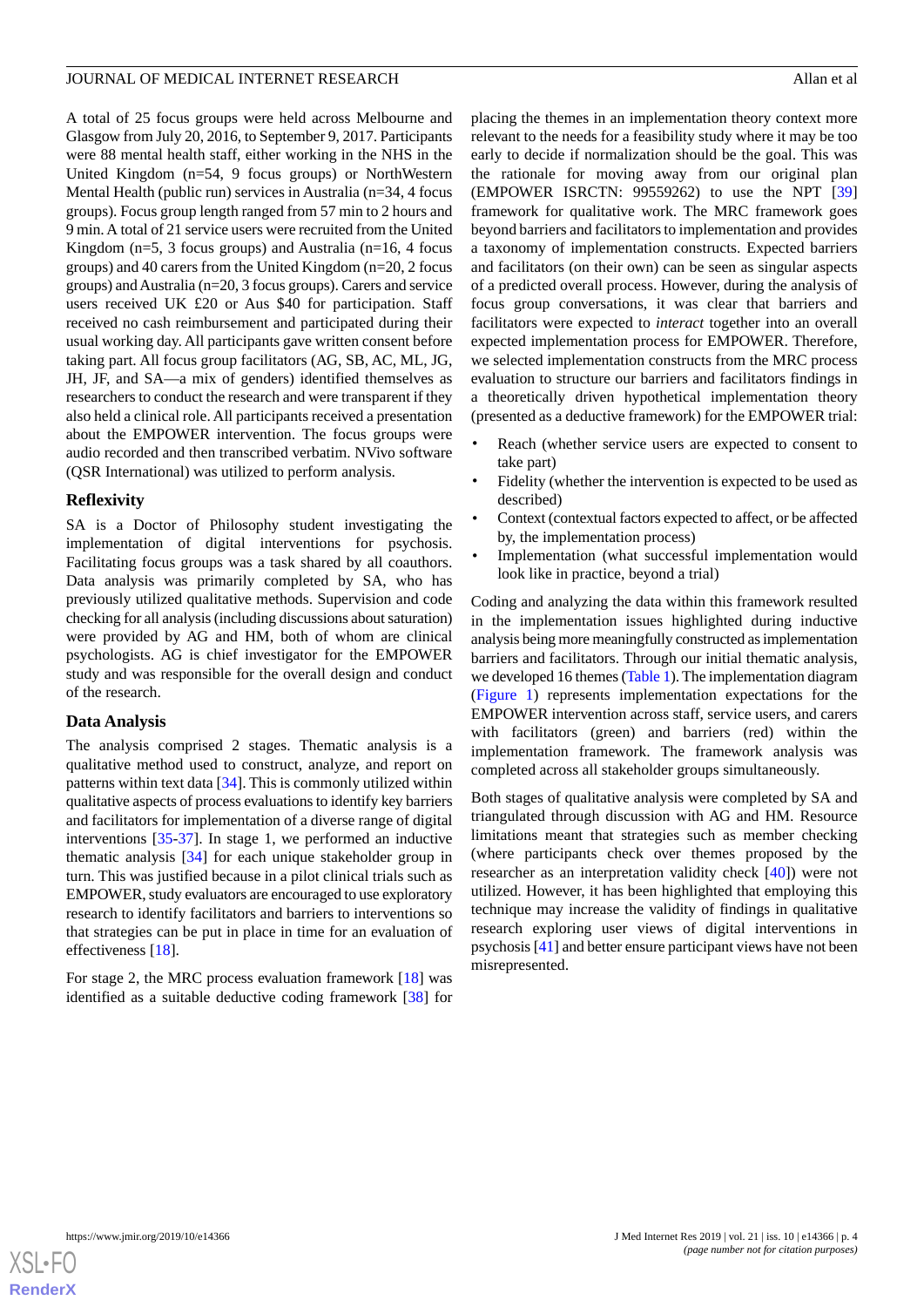#### <span id="page-4-0"></span>**Table 1.** Themes from stage 1 analysis.

| Stakeholder group | Expected implementation barriers                                                                | Expected implementation facilitators   |
|-------------------|-------------------------------------------------------------------------------------------------|----------------------------------------|
| Staff             | Service users viewed as having <i>chaotic lives</i>                                             | Service user youth                     |
|                   | Service user paranoia                                                                           | Clinical usefulness of data            |
|                   | Uncertainty about whether early warning signs data are useful in early intervention<br>services | a a                                    |
|                   | App providing <i>decontextualized</i> data                                                      |                                        |
|                   | Lack of staff time                                                                              |                                        |
| Carers            | Service user having previous negative experiences with mental health services                   | More attuned clinical responses        |
|                   | Service users inputting inaccurate data                                                         | Carer support for trying something new |
| Service users     | Data privacy concerns                                                                           | Having access to own data              |
|                   | Concern the app will replace service access                                                     | Wanting own data to be accurate.       |
|                   |                                                                                                 | Importance of good user experience     |

<span id="page-4-1"></span><sup>a</sup>Some cells are empty as there were fewer themes constructed.





## *Results*

The first part of the Results section introduces the inductive thematic analysis (as shown in [Table 1](#page-4-0)) and offers example quotes as an attempt to illustrate our analysis transparently.

#### **Inductive Results**

#### *Mental Health Staff Implementation Expectations*

#### **Implementation Facilitators**

## *Youth*

[XSL](http://www.w3.org/Style/XSL)•FO **[RenderX](http://www.renderx.com/)**

Many staff predicted that young people (eg, those accessing early intervention services for psychosis) were more natural consumers of digital interventions. Staff perceived young service

users as being both familiar with and highly able to use digital technology. Staff also expected that older service users would find the intervention harder to use and to be too burdensome for this reason. These assumptions appeared commonplace throughout discussions in both the United Kingdom and Australia:

*I do think it's going to be a good thing in the long term, but there's going to be clients that don't fit into it now as well as. Because I think the next generation of people coming through are going to have been grown up with technology and are going to be okay with using it...* [Participant 8, Staff group 11, Australia]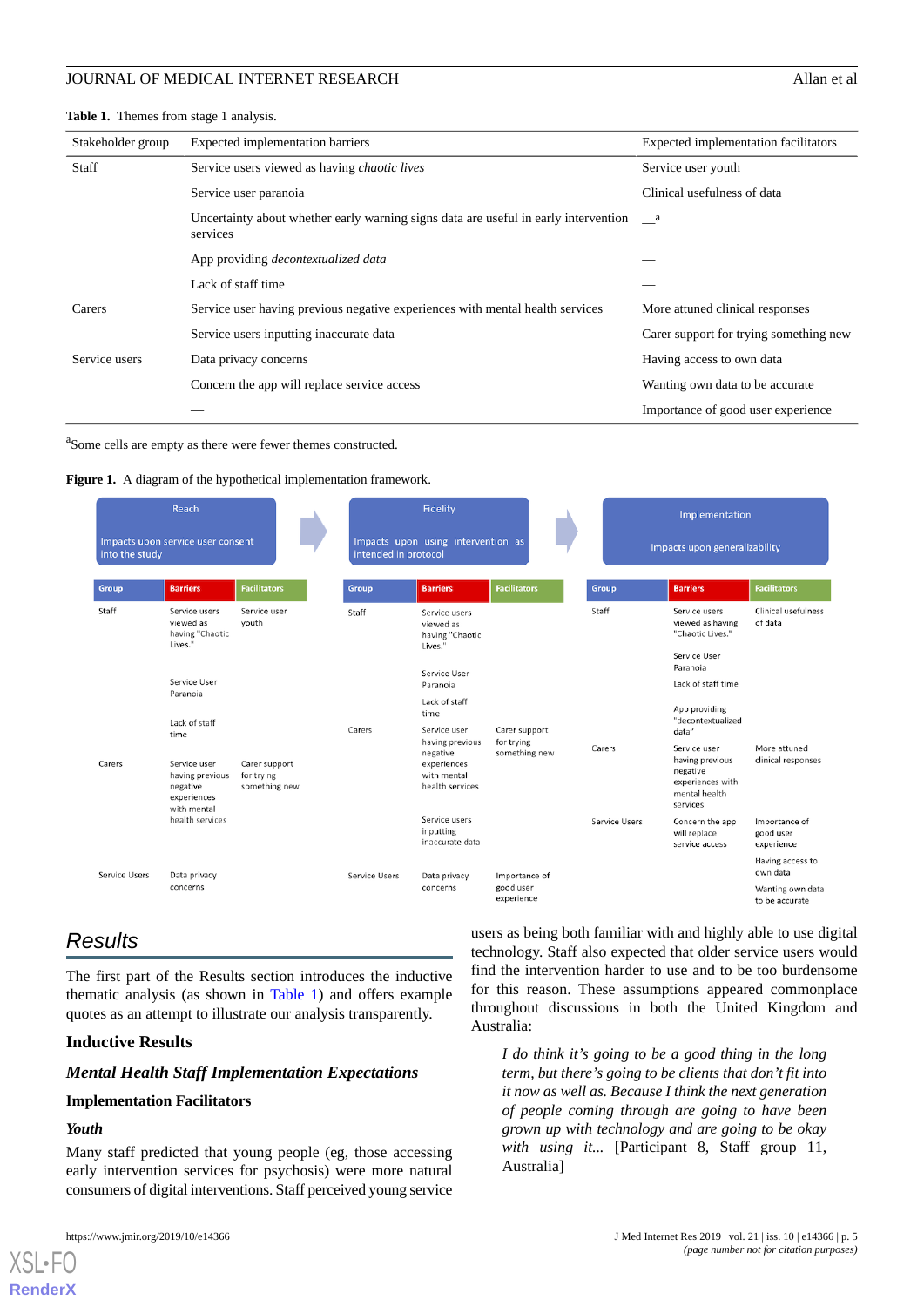#### *Clinical Usefulness*

Most staff appeared cautiously optimistic about the value of the data from the EMPOWER app and believed that it could be useful for their clinical practice by enabling staff to tune themselves into the changes in early signs and the broader context for these changes. In this particular illustrative quote, staff members highlighted how they expected EMPOWER data could draw their attention to patterns and links between stress and psychotic symptoms in the life of a service user:

*You see where the stressors are, what times, what the patterns are, the patterns would be so clear.* [Participant 1, Staff group 2, United Kingdom]

#### **Implementation Barriers**

#### *Service Users Viewed as Having Chaotic Lives*

Staff reported that service users with a *chaotic* life would struggle to use the intervention. Staff viewed those individuals with chaotic lives as being the most vulnerable to relapse. *Chaotic lives* was a complex term referring to multiple factors including service users having difficulties with reflecting on their own experiences, having lack of insight, poor social or cognitive functioning, avoidance of services, or an inability to retain a mobile phone. These factors were considered in the context of the influence of a broader context of social deprivation or financial problems leading to users selling a provided mobile phone for cash:

*It sounds like there'd be quite a specific group of patients that would benefit from this in terms of the people who are able to kind of reflect, who are you know, their lives aren't so chaotic that they can't keep hold of a mobile phone, you know, it doesn't end up somewhere else or in someone else's hands or whatever, and it's—I think it will be really useful for people who are functioning at that level and are able to reflect on things like that, but I guess it's—I suppose I'm just thinking it's a shame because it's often the people I suppose who I wonder might be at more risk of more kind of relapsing or being lost in the system somehow and becoming very unwell, are maybe already a bit too chaotic or functioning at too poor a level supposed to be able to make use of something as helpful potentially as this.* [Participant 1 Staff group 7, United Kingdom]

#### *Service User Paranoia*

Although the EMPOWER intervention was commonly described by staff to be an acceptable tool for managing relapse in at least some service users, they also perceived the intervention would not be acceptable to others. One common implementation barrier expected by staff was that service users with paranoid and/or delusional beliefs about technology would not engage with the intervention. This implementation expectation appeared grounded in expectations about how changing levels of paranoia will vary with technology affinity and competence. Conversations about service users who have technology-focused beliefs were frequent throughout staff focus groups and can be exemplified in the quote below where a staff member wonders aloud if EMPOWER would work for someone who already has

such concerns about digital technology. Furthermore, this staff member highlighted that these beliefs could become more pronounced in the context of relapse:

*I'm thinking about one of my service users in particular who, when he becomes unwell, his phone is actually part of his delusional belief system, and he becomes obsessive about certain part of it; so I'm wondering how that would work for him?* [Participant 4, Staff group 6, United Kingdom]

#### *Uncertainty About Whether Early Warning Signs Data Are Useful in Early Intervention Services*

Despite the optimistic expectation staff held about younger service users engaging with the intervention, staff from early intervention services discussed some different implementation barriers not present in other focus groups. For instance, the early stages of psychosis can be an uncertain time for clinicians because EWS of relapse might not be established yet. As illustrated below, a staff member from an early intervention service within the United Kingdom highlighted that the EMPOWER intervention might face a different implementation barrier because the data gathered via the app might have limited utility for staff in predicting relapse:

*It's a trial but it is quite on the edge of relapse, which is risky. With our patient group, relapse signature is not that familiar because of early on. So, you've not got that history to learn from.* [Participant 2, Staff focus group 3, United Kingdom]

#### *App Providing Decontextualized Data*

Many staff expressed the concern that the quantitative self-reported data gathered from service users through their usage of the app lacked the context that comes from typical interactions staff have with service users. Overall, data alone were understood as being potentially unhelpful without the clinical experience of staff members to interpret these data. Staff valued their knowledge and relationship-based experiences of service users as a basis for making decisions concerning the risk of relapse. There was an additional concern that the quantity of data could also potentially block effective decision making. An example of this can be seen below where a staff member highlighted that if information from the EMPOWER app implies that a service user is relapsing, they would not feel comfortable acting on this information alone:

*a bit of an overload of information perhaps if we're getting like you know three or whatever plus messages from the app a day and we'd need to do a management plan around...at presentation and a big limitation in that sort of context is that you don't...it's difficult to get a feel from the person about what is happening for the person...* [Participant 3]

*missing out on the interpersonal context* [Participant 4, Staff group 12, Australia]

#### *Lack of Staff Time*

Staff were concerned that using the intervention in practice might be difficult. Working with people with a diagnosis of psychosis was described as a time-intensive part of their role.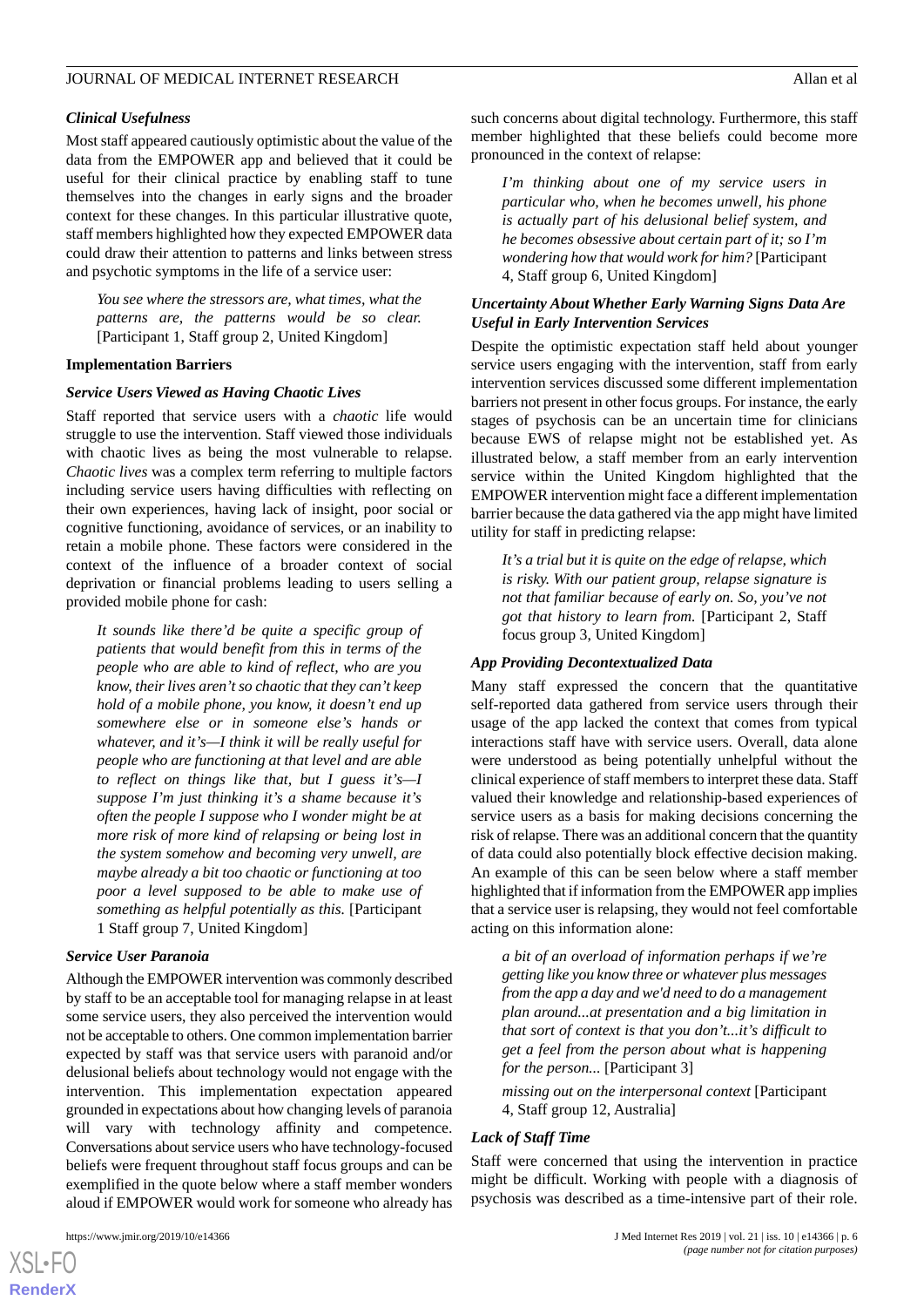Staff reported having many other competing demands on their time and limited resources to do their jobs. Staff frequently referred to a lack of capacity in the system and resource constraints. Several mental health staff even reported the lack of available resources within the mental health system and were concerned that digital technologies might one day replace their jobs. In the example below, the other participants in the focus group agree with participant 1, expressing concern about the potential lack of staff capacity for the implementation of EMPOWER:

*It definitely makes sense, in that my only worry about it is that thinking about my caseload at the moment and I just don't know where we'd have the capacity to be working with it. [Sounds of Agreement from Other Participants]Particularly because it's psychosis and schizophrenia illness and how disabling that is...erm, to people.* [Participant 1, Staff group 2, United Kingdom]

#### *Carers' Implementation Expectations*

#### **Implementation Facilitators**

#### *More Attuned Clinical Responses*

Many carers expressed the view that routine monitoring and access to chart data could result in more attuned responses from mental health services because the data would indicate when support was needed. They believed that this would result in their loved one engaging with services when necessary, and services having a response that was experienced by their loved ones to be more relevant, timely, and acceptable. As demonstrated in the example below, carers state that they expect themselves to have a role in starting the help-seeking process:

*if the chart was, you notice yourself it's is negative, they are definitely going down the tube, you will encourage them, if they don't see their doctor on a regular basis, that we should go and visit a doctor.* [Participant 2, Carer group 3, Australia]

#### *Carer Support for Trying Something New*

Aside from reporting implementation concerns for EMPOWER, carers also said it was essential to try out new interventions aimed at improving the lives of people with psychosis. Throughout all focus groups, it seemed clear that carers valued that clinical researchers were attempting to introduce innovation and were supportive of the role of research. Although carers were cautious about how successful their encouragement may be, they appeared keen to encourage ongoing usage of self-monitoring interventions by people who they support:

*if we [as carers] had a good working understanding of it [EMPOWER] I'd find it easier to say to her "oh how are you getting on with the app?" and just encouraging her with it if she was happy to be encouraged, yeah. So, I think that'd be really good.* [Participant 5, Carer group 1, United Kingdom]

#### **Implementation Barriers**

#### *Service User Having Previous Negative Experiences With Mental Health Services*

However, similar to staff, carers frequently expressed that they expected the intervention to face multiple implementation barriers. Carers were nearly unanimous that the previous experiences of people with psychosis accessing services are likely to shape the reach of the intervention. This can be seen in the example below, where a carer predicts that her son is unlikely to use the EMPOWER intervention because of his previous autocratic experience dealing with mental health services. However, she remains cautiously optimistic about the implementation potential for the intervention of service users with different experiences:

*I just...in my son's case, he wouldn't use it. He just wouldn't use it. And that's down to the experiences he's had with what he says is the mental health authorities. He's really...but for people who are open to it, it would be terrific. [murmur of agreement from other participants* [Participant 7, Carer group 5, Australia]

#### *Service Users Inputting Inaccurate Data*

Carers reported widespread concern that their loved ones may inaccurately input data. Throughout focus groups, this was understood as a function of concerns that their loved ones would downplay or minimize their experiences to avoid unwanted responses and interventions from services that they believe could result from accurate data input:

*I suppose in some people if they are trying to be over positive and not give the truth.* [Participant 3, Carer group 1, United Kingdom]

#### *Service Users' Implementation Expectations*

#### **Implementation Facilitators**

#### *Having Access to Own Data*

Service users expected that having access to their data could be a useful source of learning about and becoming attuned to their well-being. Focus group discussions highlighted that psychotic experiences and general well-being are very changeable for service users. Data access appeared understood as a potential way to explore and learn about possible patterns, which might exist in these same well-being changes. In this particular example, a service user remarks that having data might encourage them to use the app because they feel that they are not currently aware of how their well-being fluctuates:

*I would use them to see what's making me happy, what's doing my head in. How is my sleep schedule, am I getting ill. It's just understanding your own mind better than when you're doing it yourself. Because you're not really aware of all these things. You forget what you done yesterday.* [Participant 1, Service user group 1, United Kingdom]

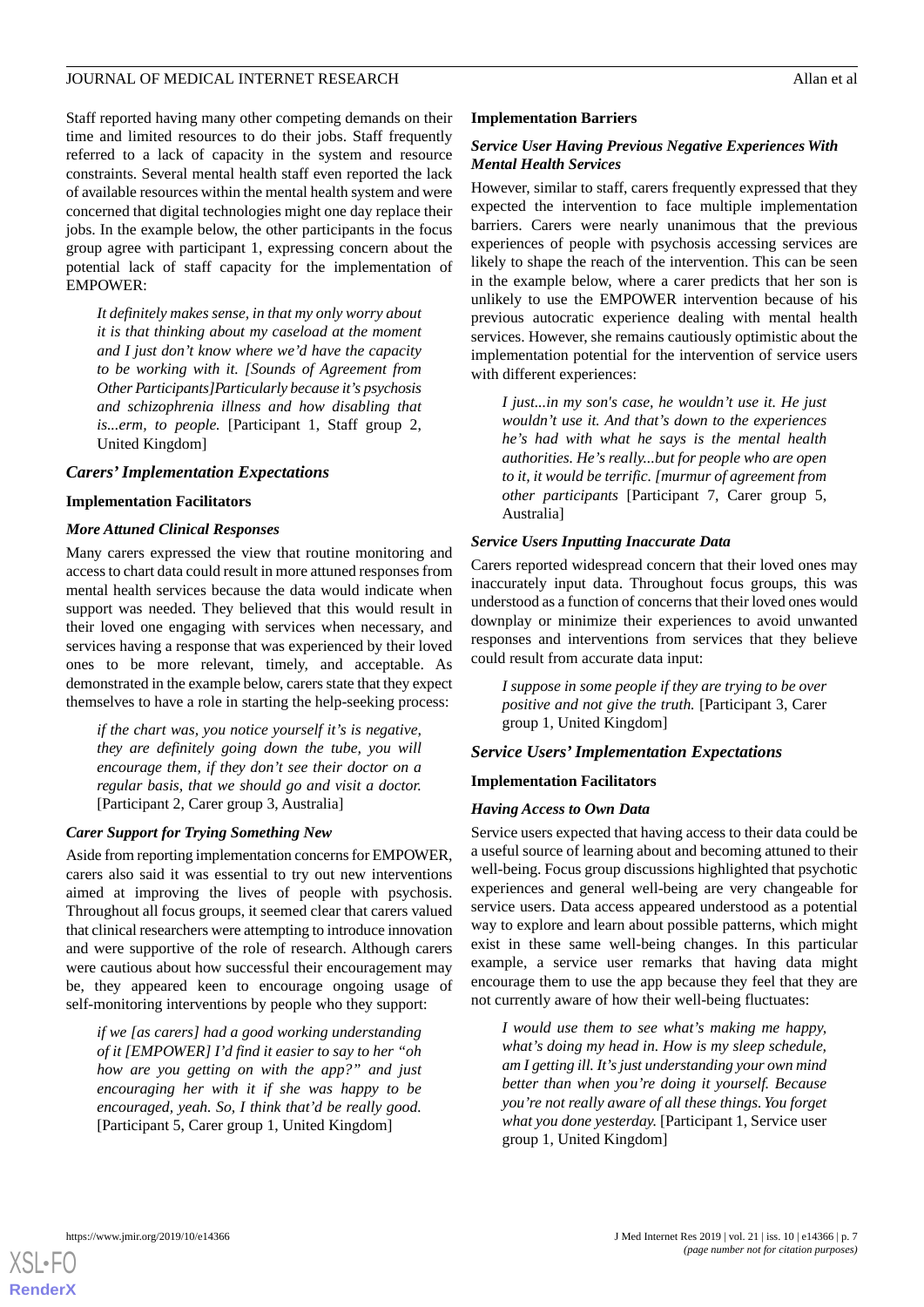#### *Wanting Own Data to Be Accurate*

Service users reported valuing having their data and expressed an awareness that for EMPOWER to work optimally, data entry will need to be accurate. In recognition of this, service user participants reflected on the importance of responding to the survey to the best of their ability. In the example below, a participant describes this being an implementation facilitator because inaccurate data would make the app data meaningless and would not confer any benefit:

*don't lie to yourself because if you lying to the app the you are lying to yourself and basically you are not doing anyone any favours.* [Participant 2, Service user group 5, Australia]

#### *Importance of App Providing a Good User Experience*

Service users highlighted the importance of the app being appealing to use and the proposed message content being relevant and nonpatronizing. In the example below, a service user highlighted how they would feel infuriated if they were made to feel patronized. However, they stated that if they had control over what content they had to read, this would improve acceptability. Discussions such as this were commonplace and suggested that service users' perceptions of intervention content were a vital implementation expectation:

*Participant 1: Yeah. There's a risk that it might be a wee bit patronising. Just a risk, I don't know. I know that me personally if I was feeling down in the dumps and I got a message saying "go for a walk"...* [laughs]

*Researcher 1: "Pull your socks up."*

*Participant 1: Yeah. It may infuriate me. But maybe if I had the option to read the message, I was choosing to read the message, it wouldn't be so annoying.* [Service user group 1, United Kingdom]

However, user experience conversations were not limited to intervention content. Discussions about the importance of how the app looks were common throughout focus groups. In the example below, a participant highlighted the importance of the intervention providing good experience through aesthetics. Therefore, the importance of user experience seems to envelop both intervention content as well as the package in which the intervention is delivered:

*if it looks decent, if it doesn't look like a ten-year-old made it. Yeah. It has to be engaging and it look visually... that's pretty important to me. Not what I stand for, a ten-year-old* [Participant 3, Service user group 7, Australia]

#### **Implementation Barriers**

#### *Data Privacy Concerns*

Some service users stated that EMPOWER might be unacceptable to them because of expected paranoia. However, more common concerns were expressed regarding the privacy of data inputted into the app. The example below suggests that the service user is already concerned about threats to their privacy/autonomy and highlights that they are wary because their information will be sent to the treating team. Although this specific example highlights concern about information

 $XS$  $\cdot$ FC **[RenderX](http://www.renderx.com/)** going to mental health staff, the focus group conversations also revealed concerns about other people, such as government employees or hackers, getting access to personal data. Therefore, this theme may reflect existing privacy concerns in the lives of service users. Although service users were generally accepting of the intervention regarding its role in supporting self-monitoring, they were cautious and guarded about being monitored by others, particularly mental health services:

*Participant 3: We know that nothing is essentially private, well I happen to know that nothing that you tell any counsellor or social worker, nurse, therapist, anything, everything you tell them can be transferred even if it's just in the lounge in the kitchen during lunchtime "oh blah de blah de blah." We know they share information about us. We know they... um there is no privacy. Well I know it.*

*Participant 1: Uh what was the question again?*

*Researcher 1: It's really about the security arrangements and confidentiality with app as we have explained it, if there is any concerns or comments about that?*

*Participant 3: Totally, it's going to be sending information to the treating team* [Service user group 7, Australia]

#### *Concern App Will Replace Service Access*

Service users throughout focus groups described accessing mental health services as a source of support in managing their well-being. The EMPOWER intervention was described as likely to encounter implementation barriers if the technical side of the intervention was perceived to be replacing *high-touch* human connection. In the example below, a service user participant highlighted that the digital intervention on its own would be a poor substitute for dealing with a person who knows them:

*seems a poor substitute for seeing a person that knows you* [Participant 2, Service user group 1, United Kingdom]

#### **Deductive Results**

Barriers impacting upon reach (who consents to participate in the trial) are expected early in the implementation process. For example, carers expect that service users with previous negative experiences such as coercive treatment will be less likely to consent to the study (a reach barrier). Mental health staff expected that service users who have low general levels of functioning and/or high levels of paranoia would not consent or struggle to use the app if they do. However, mental health staff expected that younger service users would be more likely to be willing to participate in a digital intervention study because their generation are *digital natives*. Implementation issues that impact upon fidelity (such as service users inputting inaccurate data) are expected slightly later in the implementation process. However, even if the implementation is successful (with service users completing daily self-monitoring) and the data are perceived to be an accurate reflection of their mental state—problems in using EMPOWER data for relapse prevention are still expected. For example, staff predicted that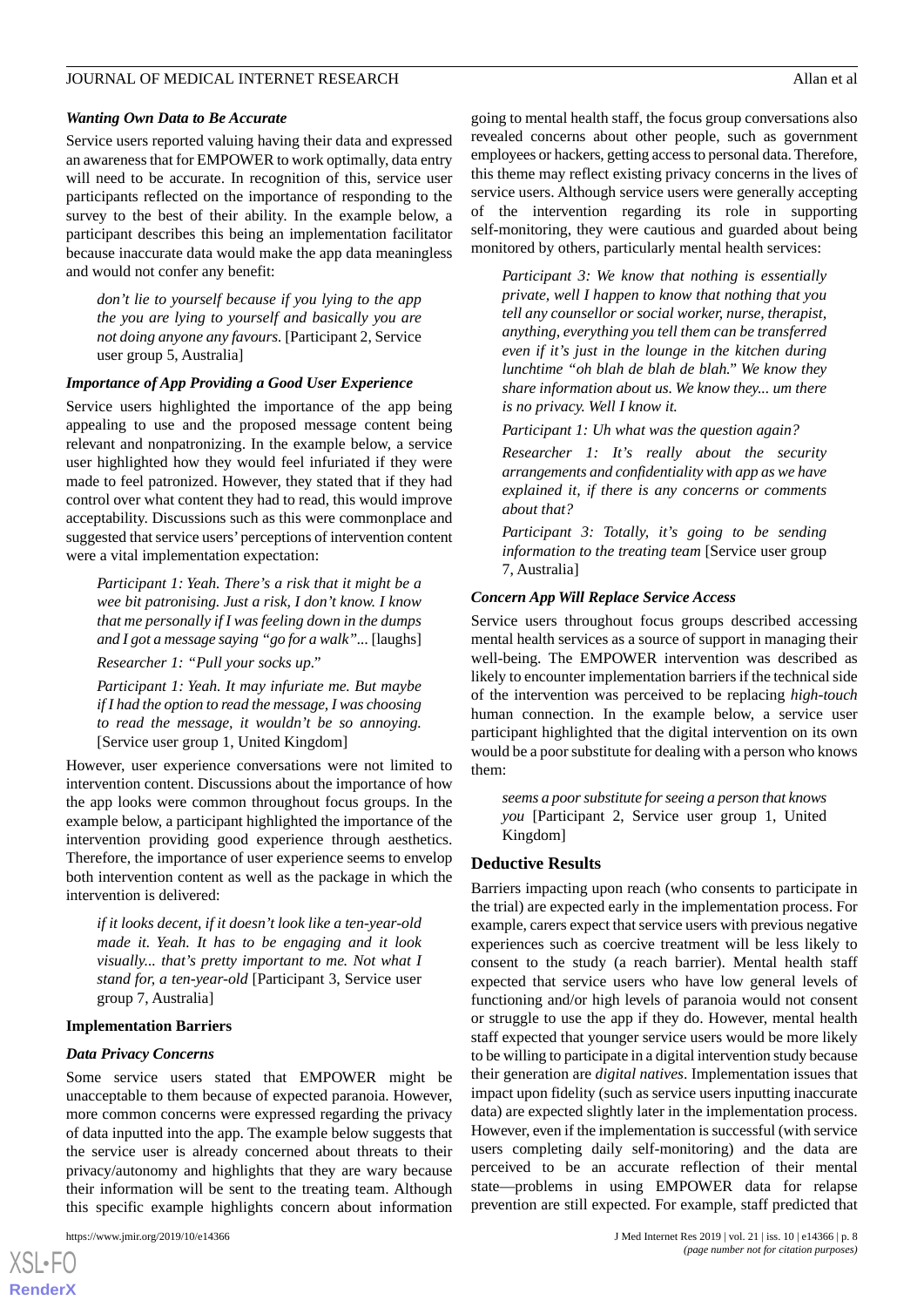EMPOWER data will not be applicable within the context of early intervention services because EWS of relapse will still be unclear for people experiencing first episode psychosis (an implementation barrier). Barriers such as a lack of staff time were constructed as a predicted barrier across all levels (ie, expected to impact upon everything from service user consents into a feasibility study all the way up to generalizing into clinical practice if clinical outcomes in a definitive randomized controlled trial were favorable). The results of this deductive analysis can be seen in [Figure 1.](#page-4-1)

[Table 1](#page-4-0) presents the themes as barriers and facilitators constructed during the inductive analysis.

[Figure 1](#page-4-1) presents the hypothetical implementation framework that scaffolds both barriers and facilitators themes that came up during focus group discussions. The diagram shows that throughout all stages, barriers and facilitators reach, fidelity, and implementation were constructed as coming from context.

## *Discussion*

#### **Principal Findings**

This study is among the first to assess and record implementation expectations across mental health staff, carers, and service users for a newly developed digital intervention for psychosis in advance of testing in a clinical trial, building on previous multistakeholder work [\[29](#page-11-10)]. We have identified and theoretically framed the most common implementation expectations expressed by mental health staff, service users, and carers in advance of the EMPOWER clinical trial. Understanding the context behind empirical outcomes from novel digital mental health interventions is key in deciding if an intervention can be easily implemented within current practice [\[16](#page-10-15)] or will require significant resources and effort to do so [\[42](#page-12-1)]. Within a standard implementation science approach, context is defined as a shared environment, which can provide either barriers or facilitators for implementation [[18\]](#page-10-17). However, within a complexity science–informed understanding, context is defined by an intervention interacting with multiple enacted environments of different social actors [[43\]](#page-12-2). Although the MRC process evaluation framework provides a theoretical framework, creating the framework shown in [Figure 1](#page-4-1) means that it is more tailored to the clinical context of relapse management as reported by carers, mental health staff, and service users. Our findings provide a complexity science–informed account of how different stakeholders expect EMPOWER to interact within the multistakeholder actions that already occur during routine relapse prevention.

Key to the proposed framework ([Figure 1\)](#page-4-1) is a similarity between groups regarding expectations of what would constitute successful implementation. For successful implementation, it was agreed that EMPOWER must enable service user participants to self-monitor to a level of granularity that results in data allowing for visualization of potential personal indicators of relapse while also giving a comprehensive insight into overall service user mental health. Despite this implementation expectation appearing similar across groups, there were some role differences between staff, service users, and carers. The

context of health care settings is constructed as being institutionalized [[44\]](#page-12-3) because behaviors by social actors are described in terms of the roles people are expected to act out. Our findings suggest that implementing the use of EMPOWER data in relapse prevention is only expected to be successful if the data are symbolically meaningful [[15\]](#page-10-14) to each stakeholder's role. For example, in the case of staff, this means having data that enables them to understand better how a participant feels and can help them differentiate EWS of relapse from a false alarm. For carers, useful data were constructed as staff becoming more attuned and being able to differentiate relapse signals from false alarms. Although both staff and carers emphasized data access as being an implementation facilitator that could improve service responses, service users were more curious about the impact of having access to a record of their self-reported day-to-day well-being. Previous qualitative research conducted with service users exploring potential  $[29,41,45]$  $[29,41,45]$  $[29,41,45]$  $[29,41,45]$  $[29,41,45]$  and actual  $[46]$  $[46]$  $[46]$ acceptability of digital self-management interventions for psychosis has reported that having access to personal data may have positive impacts such as enhancing self-management. However, this previous study also highlights more negative impacts reported by service users such as creating concerns about data privacy [[41\]](#page-12-0) and paranoia [[46\]](#page-12-5) and that using digital interventions may eventually lead to a reduction in mental health services [\[41](#page-12-0)]. Therefore, the mixed findings from our study appear mainly in line with previous research.

Similar to previous work exploring hypothetical implementation expectations held by staff, service users, and carers for a digital intervention for an online portal for schizophrenia [\[29](#page-11-10)], we found key differences in implementation expectations across staff, service users, and carers. Service user implementation expectations for both barriers and facilitators most frequently focused on individual experience. For example, the importance of EMPOWER providing a good user experience was highlighted as a key implementation facilitator throughout all stages of the implementation process and will be very important for sustained intervention use. User experience has been described as a neglected area within digital intervention research [[47\]](#page-12-6) and psychosis more specifically [[48\]](#page-12-7). A recent study examining a mobile health platform for clinical monitoring in psychosis indicates that implementation was low because of the app frequently crashing [\[49](#page-12-8)], perhaps highlighting the importance of exploring user experience in implementation research. Carers (similar to findings from previous qualitative work [[50\]](#page-12-9)) and staff generally reflected how they foresee EMPOWER influencing service user interactions with staff. Furthermore, staff foreseeing digital interventions having an impact on staff roles and responsibilities is similar to previous qualitative research work conducted with mental health staff [[29,](#page-11-10)[51\]](#page-12-10). Carers expected that previous negative experiences of mental health care could act as a barrier toward initial engagement with the app. For carers, this expectation appeared to be related to a fear that EMPOWER would come to emulate existing dynamics within relapse prevention that can block timely communication of EWS. These findings are in line with previous research demonstrating that different stakeholders can hold different perspectives on digital mental health interventions [[29,](#page-11-10)[52,](#page-12-11)[53\]](#page-12-12) and suggest value in seeking out all relevant stakeholder perspectives.

 $XS$ -FO **[RenderX](http://www.renderx.com/)**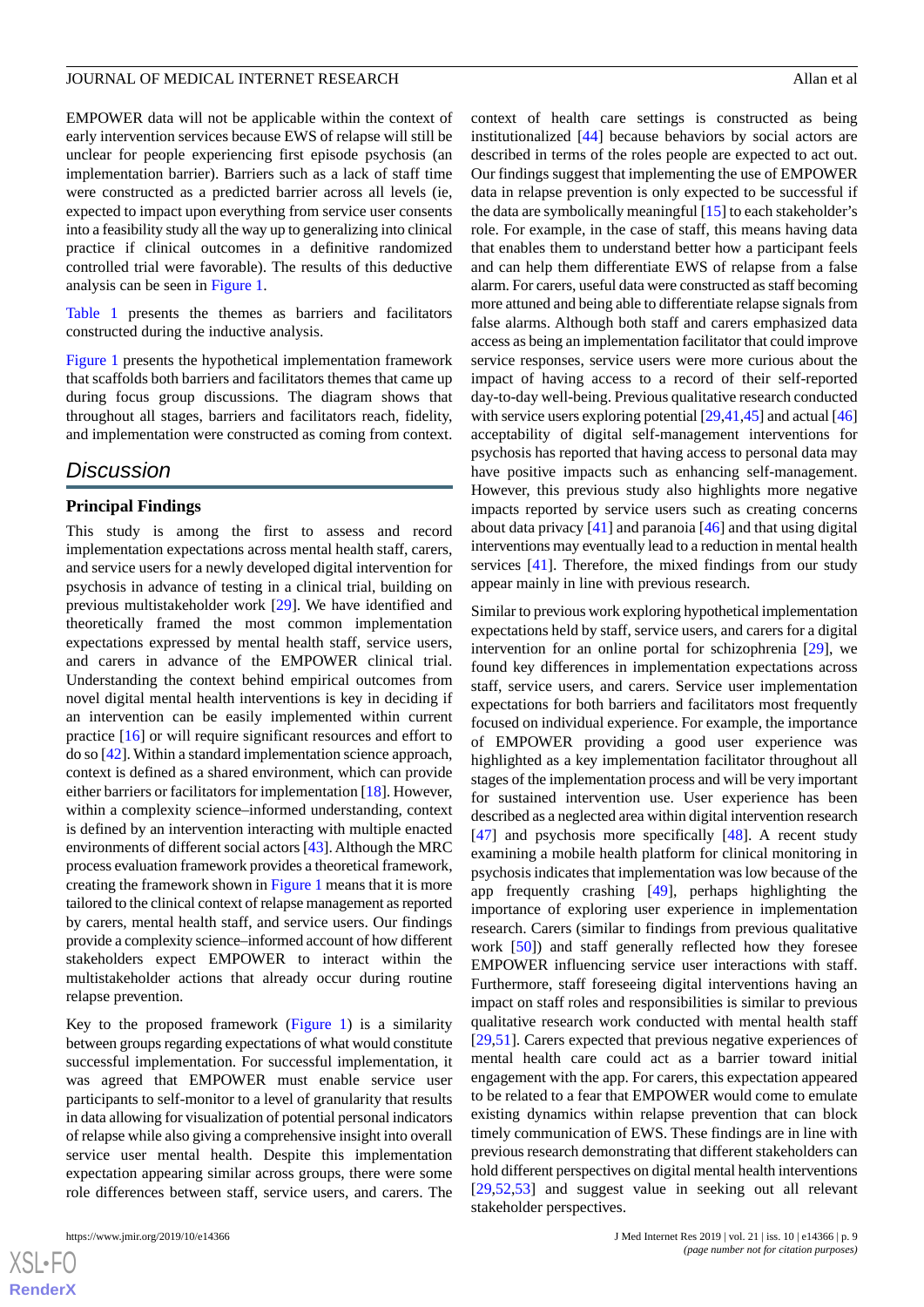This consultation work was helpful to the EMPOWER study because it highlighted key concerns of key stakeholders. For example, staff reporting a concern that app-generated data would be decontextualized data that may not be useful for clinical decision making. Going forward into the feasibility study, the role of a clinician in triaging data from the intervention to place app data within a meaningful context was emphasized to staff during recruitment.

### **Limitations**

This study has several limitations. First, focus groups may result in some participants feeling reluctant to share their views fully. Second, the implementation barriers and facilitators highlighted in this paper were those that were most commonly discussed throughout the focus groups. However, the quantity of discussion of barriers and facilitators may not equal their importance or relevance [\[54](#page-12-13)]. Third, participants were given a *presentation* that covered the EMPOWER rationale and how the intervention works. Participants might have formed different expectations if they were presented with an *actual* prototype. A recent recommendation for undertaking complexity science–informed implementation research within health care services is to abandon attempts to simplify implementation research but rather explore implementation more inductively from multiple perspectives [\[55](#page-12-14)]. Therefore, there is a concern that adopting existing implementation taxonomy from the MRC process evaluation framework [[18\]](#page-10-17) within our analytic approach may have overly simplified construction of the hypothetical implementation framework. Moreover, following the NPT framework in designing research questions may have minimized the range of potential responses from participants. Finally, PPI can range from consultation to stakeholders having decision

## **Acknowledgments**

making over the aims and conduct of a study [\[56](#page-12-15)]. Therefore, these findings should be considered in light of them coming from consultation and not direct stakeholder involvement.

#### **Conclusions**

The field of digital self-monitoring interventions in psychosis is rapidly expanding [[46,](#page-12-5)[48](#page-12-7)], and there is a need to optimize interventions for implementation. One critical implementation-focused strategy is intervention co-design with stakeholders to develop digital psychosis interventions more suitable to the needs of end users [[57,](#page-12-16)[58](#page-12-17)]. After completion of the EMPOWER feasibility trial, we will utilize observations amassed during the trial to base comments on how stakeholder expectations identified from this analysis compare with actual trial implementation. This qualitative work done in advance of the EMPOWER trial provides insight into very early implementation expectations that form when people are first told about a digital intervention. These implementation expectations seem associated with the role that a person plays in managing a health problem (such as being a patient or a carer) as well as their previous experiences. Furthermore, these expectations extend across different levels of implementation [[59](#page-12-18)], from early engagement to posttrial implementation—indicating that expectations are complex and wide ranging. Our results suggest that potential participants may quickly form implementation-related expectations about interventions and make predictions about how they (and others) will interact with the intervention. These findings indicate that potential participants do not arrive at interventions in a naïve state and may develop expectations and assumptions about new technology before they even use it for themselves.

The authors thank all the participants who agreed to take part in the study. This study was supported by NHS Research Scotland through the Chief Scientist Office and the Scottish Mental Health Research Network. This project was funded by the National Institute for Health Research Health Technology Assessment program (project number 13/154/04) and the National Heath Medical Research Council (APP1095879). It will be published in full in the Health Technology Assessment. The research was supported by NHS Research Scotland, through NHSGG&C and of the Mental Health Network. SA was funded by the Cremore Research Fellowship. The views and opinions expressed are those of the authors and do not necessarily reflect those of the Health Technology Assessment program, National Institute for Health Research, the NHS, The Department of Health, NorthWestern Mental Health Services, The Cremore Research Fund, or the National Health Medical Research Council. We also wish to thank Jennifer Hargrave who volunteered in cofacilitating 2 of the focus groups in Glasgow. The EMPOWER research group comprises John Ainsworth, Sandra Bucci, Shôn Lewis, Matthew Machin, Alison Yung (University of Manchester), Mario Alvarez, Sue Cotton, Reeva Lederman (Orygen, The National Centre of Excellence in Youth Mental Health, Melbourne, Australia), Max Birchwood, Swaran Singh, Andrew Thompson (University of Warwick), Andrew Briggs, Chris Williams (Glasgow Institute of Health and Wellbeing, University of Glasgow), Paul French (Manchester Metropolitan University), Graeme MacLennan (University of Aberdeen), Cathy Mihalopolous (Deakin University), John Norrie, Matthias Schwannauer (University of Edinburgh), Frank Reilly, Lesley Smith (Scottish Recovery Network), and Suresh Sundram (Monash University).

#### <span id="page-9-0"></span>**Conflicts of Interest**

None declared.

## **Multimedia Appendix 1**

Completed consolidated criteria for reporting qualitative research form. [[PDF File \(Adobe PDF File\), 490 KB](https://jmir.org/api/download?alt_name=jmir_v21i10e14366_app1.pdf&filename=1c0a5a6a32bc2eb0f016294bf9c6353b.pdf)-[Multimedia Appendix 1](https://jmir.org/api/download?alt_name=jmir_v21i10e14366_app1.pdf&filename=1c0a5a6a32bc2eb0f016294bf9c6353b.pdf)]

 $XS$  • FO **[RenderX](http://www.renderx.com/)**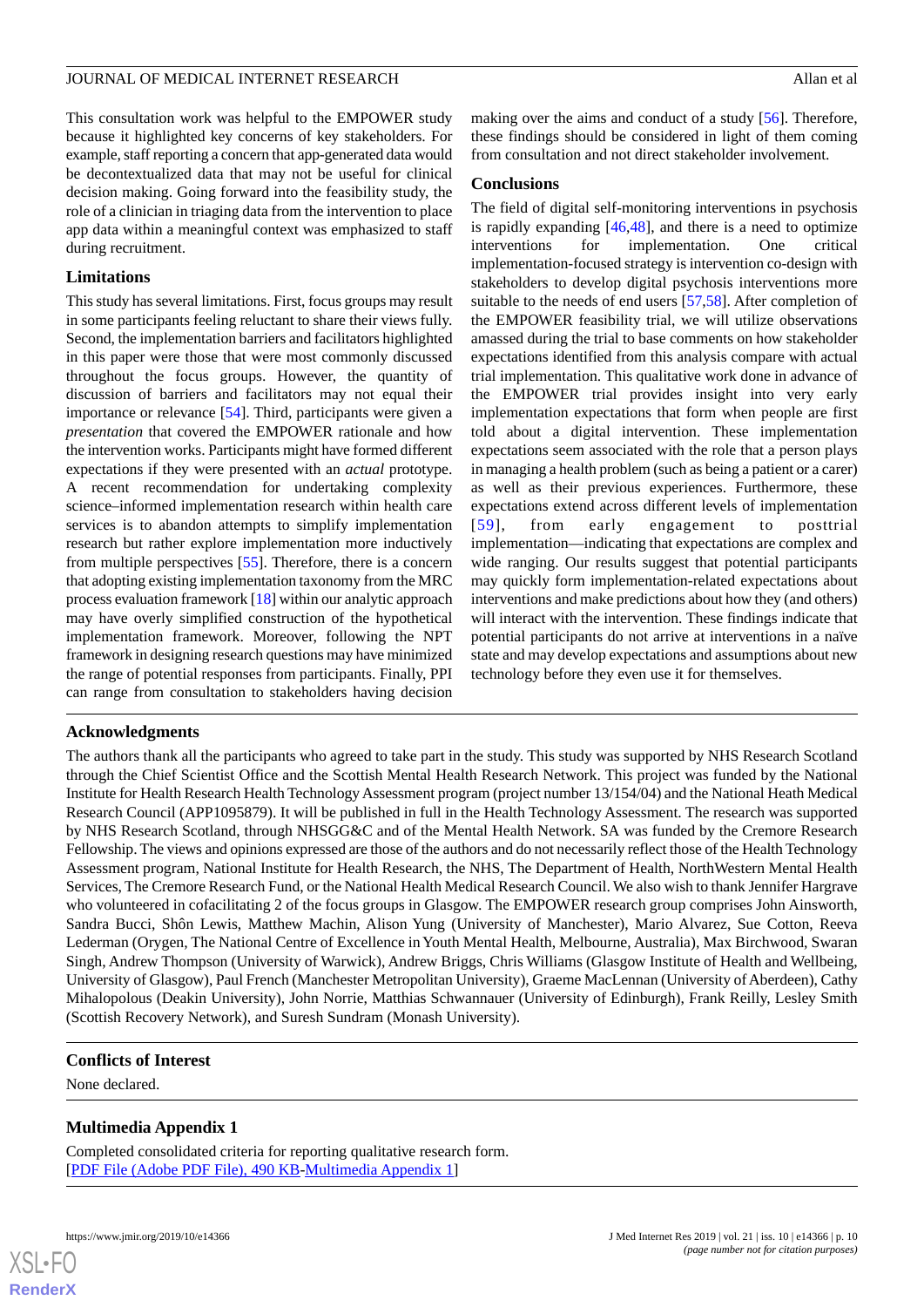## <span id="page-10-18"></span>**Multimedia Appendix 2**

Staff focus group schedule. [[PDF File \(Adobe PDF File\), 244 KB](https://jmir.org/api/download?alt_name=jmir_v21i10e14366_app2.pdf&filename=2318bb01ba9af35128c8ccab2b201602.pdf)-[Multimedia Appendix 2](https://jmir.org/api/download?alt_name=jmir_v21i10e14366_app2.pdf&filename=2318bb01ba9af35128c8ccab2b201602.pdf)]

## **Multimedia Appendix 3**

Service user focus group schedule. [[PDF File \(Adobe PDF File\), 280 KB](https://jmir.org/api/download?alt_name=jmir_v21i10e14366_app3.pdf&filename=49b935cb979b22b3a5b3fc0ce293f418.pdf)-[Multimedia Appendix 3](https://jmir.org/api/download?alt_name=jmir_v21i10e14366_app3.pdf&filename=49b935cb979b22b3a5b3fc0ce293f418.pdf)]

## <span id="page-10-19"></span>**Multimedia Appendix 4**

Carer focus group schedule. [[PDF File \(Adobe PDF File\), 226 KB](https://jmir.org/api/download?alt_name=jmir_v21i10e14366_app4.pdf&filename=a5706459409e2f25bbec89f00f8993ec.pdf)-[Multimedia Appendix 4](https://jmir.org/api/download?alt_name=jmir_v21i10e14366_app4.pdf&filename=a5706459409e2f25bbec89f00f8993ec.pdf)]

## <span id="page-10-0"></span>**References**

- <span id="page-10-1"></span>1. Robinson D, Woerner MG, Alvir JM, Bilder R, Goldman R, Geisler S, et al. Predictors of relapse following response from a first episode of schizophrenia or schizoaffective disorder. Arch Gen Psychiatry 1999 Mar;56(3):241-247. [doi: [10.1001/archpsyc.56.3.241\]](http://dx.doi.org/10.1001/archpsyc.56.3.241) [Medline: [10078501\]](http://www.ncbi.nlm.nih.gov/entrez/query.fcgi?cmd=Retrieve&db=PubMed&list_uids=10078501&dopt=Abstract)
- <span id="page-10-3"></span><span id="page-10-2"></span>2. Scottish Intercollegiate Guidelines Network (SIGN). 2013. Management of Schizophrenia: A National Clinical Guideline URL[:https://www.sign.ac.uk/assets/sign131.pdf](https://www.sign.ac.uk/assets/sign131.pdf) [accessed 2019-08-09]
- <span id="page-10-4"></span>3. SANE. 2006. Getting Well, Staying Well URL[:http://www.sane.org.uk/uploads/think\\_twice.pdf](http://www.sane.org.uk/uploads/think_twice.pdf) [accessed 2019-08-07]
- 4. Pennington M, McCrone P. The cost of relapse in schizophrenia. Pharmacoeconomics 2017 Sep;35(9):921-936. [doi: [10.1007/s40273-017-0515-3\]](http://dx.doi.org/10.1007/s40273-017-0515-3) [Medline: [28534254](http://www.ncbi.nlm.nih.gov/entrez/query.fcgi?cmd=Retrieve&db=PubMed&list_uids=28534254&dopt=Abstract)]
- <span id="page-10-5"></span>5. Eisner E, Barrowclough C, Lobban F, Drake R. Qualitative investigation of targets for and barriers to interventions to prevent psychosis relapse. BMC Psychiatry 2014 Jul 16;14:201 [[FREE Full text\]](https://bmcpsychiatry.biomedcentral.com/articles/10.1186/1471-244X-14-201) [doi: [10.1186/1471-244X-14-201](http://dx.doi.org/10.1186/1471-244X-14-201)] [Medline: [25030092](http://www.ncbi.nlm.nih.gov/entrez/query.fcgi?cmd=Retrieve&db=PubMed&list_uids=25030092&dopt=Abstract)]
- <span id="page-10-7"></span><span id="page-10-6"></span>6. Galletly C, Castle D, Dark F, Humberstone V, Jablensky A, Killackey E, et al. Royal Australian and New Zealand college of psychiatrists clinical practice guidelines for the management of schizophrenia and related disorders. Aust N Z J Psychiatry 2016 May;50(5):410-472. [doi: [10.1177/0004867416641195\]](http://dx.doi.org/10.1177/0004867416641195) [Medline: [27106681](http://www.ncbi.nlm.nih.gov/entrez/query.fcgi?cmd=Retrieve&db=PubMed&list_uids=27106681&dopt=Abstract)]
- <span id="page-10-8"></span>7. Emsley R, Chiliza B, Asmal L, Harvey BH. The nature of relapse in schizophrenia. BMC Psychiatry 2013 Feb 8;13:50 [[FREE Full text](https://bmcpsychiatry.biomedcentral.com/articles/10.1186/1471-244X-13-50)] [doi: [10.1186/1471-244X-13-50\]](http://dx.doi.org/10.1186/1471-244X-13-50) [Medline: [23394123\]](http://www.ncbi.nlm.nih.gov/entrez/query.fcgi?cmd=Retrieve&db=PubMed&list_uids=23394123&dopt=Abstract)
- <span id="page-10-9"></span>8. Eisner E, Drake R, Barrowclough C. Assessing early signs of relapse in psychosis: review and future directions. Clin Psychol Rev 2013 Jul;33(5):637-653. [doi: [10.1016/j.cpr.2013.04.001](http://dx.doi.org/10.1016/j.cpr.2013.04.001)] [Medline: [23628908](http://www.ncbi.nlm.nih.gov/entrez/query.fcgi?cmd=Retrieve&db=PubMed&list_uids=23628908&dopt=Abstract)]
- <span id="page-10-10"></span>9. Gumley AI, MacBeth A, Reilly JD, O'Grady M, White RG, McLeod H, et al. Fear of recurrence: results of a randomized trial of relapse detection in schizophrenia. Br J Clin Psychol 2015 Mar;54(1):49-62. [doi: [10.1111/bjc.12060\]](http://dx.doi.org/10.1111/bjc.12060) [Medline: [25040487](http://www.ncbi.nlm.nih.gov/entrez/query.fcgi?cmd=Retrieve&db=PubMed&list_uids=25040487&dopt=Abstract)]
- <span id="page-10-11"></span>10. Birchwood M, Spencer E. Early intervention in psychotic relapse. Clin Psychol Rev 2001 Nov;21(8):1211-1226. [doi: [10.1016/S0272-7358\(01\)00105-2\]](http://dx.doi.org/10.1016/S0272-7358(01)00105-2) [Medline: [11702513](http://www.ncbi.nlm.nih.gov/entrez/query.fcgi?cmd=Retrieve&db=PubMed&list_uids=11702513&dopt=Abstract)]
- <span id="page-10-12"></span>11. Gumley A, Karatzias A, Power K, Reilly J, McNay L, O'Grady M. Early intervention for relapse in schizophrenia: impact of cognitive behavioural therapy on negative beliefs about psychosis and self-esteem. Br J Clin Psychol 2006 Jun;45(Pt 2):247-260. [doi: [10.1348/014466505X49925\]](http://dx.doi.org/10.1348/014466505X49925) [Medline: [16719982\]](http://www.ncbi.nlm.nih.gov/entrez/query.fcgi?cmd=Retrieve&db=PubMed&list_uids=16719982&dopt=Abstract)
- <span id="page-10-13"></span>12. NICE | The National Institute for Health and Care Excellence. 2014. Psychosis and Schizophrenia in Adults: Treatment and Management URL[:https://www.nice.org.uk/guidance/cg178/evidence/full-guideline-490503565](https://www.nice.org.uk/guidance/cg178/evidence/full-guideline-490503565) [accessed 2019-08-09]
- <span id="page-10-14"></span>13. Rajagopalan A, Shah P, Zhang MW, Ho RC. Digital platforms in the assessment and monitoring of patients with bipolar disorder. Brain Sci 2017 Nov 12;7(11):pii: E150 [[FREE Full text](http://www.mdpi.com/resolver?pii=brainsci7110150)] [doi: [10.3390/brainsci7110150](http://dx.doi.org/10.3390/brainsci7110150)] [Medline: [29137156](http://www.ncbi.nlm.nih.gov/entrez/query.fcgi?cmd=Retrieve&db=PubMed&list_uids=29137156&dopt=Abstract)]
- <span id="page-10-15"></span>14. Garety PA, Ward T, Freeman D, Fowler D, Emsley R, Dunn G, et al. SlowMo, a digital therapy targeting reasoning in paranoia, versus treatment as usual in the treatment of people who fear harm from others: study protocol for a randomised controlled trial. Trials 2017 Nov 2;18(1):510 [\[FREE Full text\]](https://trialsjournal.biomedcentral.com/articles/10.1186/s13063-017-2242-7) [doi: [10.1186/s13063-017-2242-7\]](http://dx.doi.org/10.1186/s13063-017-2242-7) [Medline: [29096681\]](http://www.ncbi.nlm.nih.gov/entrez/query.fcgi?cmd=Retrieve&db=PubMed&list_uids=29096681&dopt=Abstract)
- <span id="page-10-16"></span>15. Greenhalgh T, Wherton J, Papoutsi C, Lynch J, Hughes G, A'Court C, et al. Beyond adoption: a new framework for theorizing and evaluating nonadoption, abandonment, and challenges to the scale-up, spread, and sustainability of health and care technologies. J Med Internet Res 2017 Nov 1;19(11):e367 [\[FREE Full text\]](https://www.jmir.org/2017/11/e367/) [doi: [10.2196/jmir.8775](http://dx.doi.org/10.2196/jmir.8775)] [Medline: [29092808](http://www.ncbi.nlm.nih.gov/entrez/query.fcgi?cmd=Retrieve&db=PubMed&list_uids=29092808&dopt=Abstract)]
- <span id="page-10-17"></span>16. Aref-Adib G, McCloud T, Ross J, O'Hanlon P, Appleton V, Rowe S, et al. Factors affecting implementation of digital health interventions for people with psychosis or bipolar disorder, and their family and friends: a systematic review. Lancet Psychiatry 2019 Mar;6(3):257-266. [doi: [10.1016/s2215-0366\(18\)30302-x\]](http://dx.doi.org/10.1016/s2215-0366(18)30302-x)
- 17. Gov.UK. 2017. A Framework for Mental Health Research URL[:https://www.gov.uk/government/uploads/system/uploads/](https://www.gov.uk/government/uploads/system/uploads/attachment_data/file/665576/A_framework_for_mental_health_research.pdf) [attachment\\_data/file/665576/A\\_framework\\_for\\_mental\\_health\\_research.pdf](https://www.gov.uk/government/uploads/system/uploads/attachment_data/file/665576/A_framework_for_mental_health_research.pdf) [accessed 2019-08-07]
- 18. Moore GF, Audrey S, Barker M, Bond L, Bonell C, Hardeman W, et al. Process evaluation of complex interventions: Medical Research Council guidance. Br Med J 2015 Mar 19;350:h1258 [\[FREE Full text](http://www.bmj.com/cgi/pmidlookup?view=long&pmid=25791983)] [doi: [10.1136/bmj.h1258\]](http://dx.doi.org/10.1136/bmj.h1258) [Medline: [25791983](http://www.ncbi.nlm.nih.gov/entrez/query.fcgi?cmd=Retrieve&db=PubMed&list_uids=25791983&dopt=Abstract)]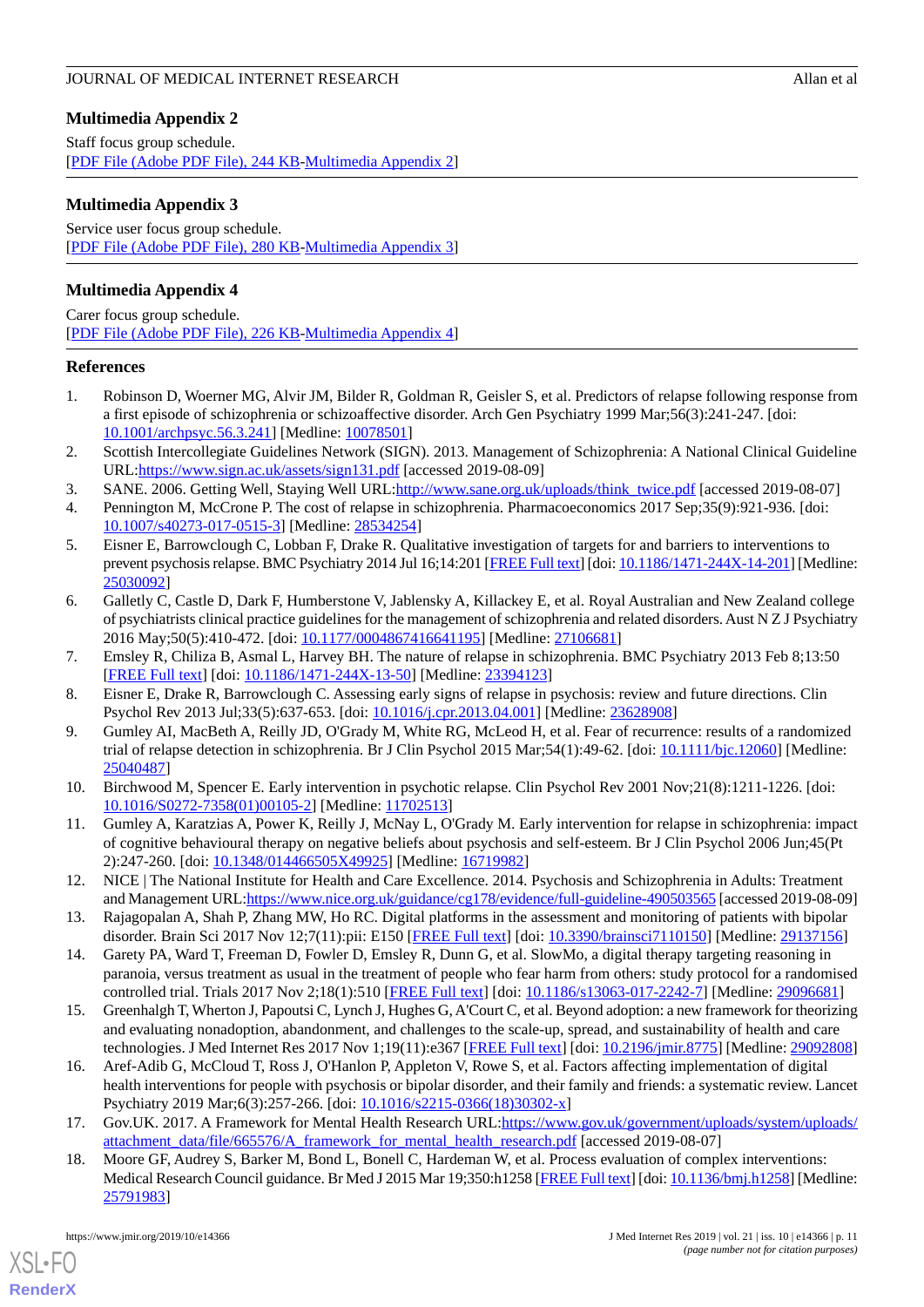- <span id="page-11-0"></span>19. Petticrew M, Anderson L, Elder R, Grimshaw J, Hopkins D, Hahn R, et al. Complex interventions and their implications for systematic reviews: a pragmatic approach. Int J Nurs Stud 2015 Jul;52(7):1211-1216. [doi: [10.1016/j.ijnurstu.2015.01.004\]](http://dx.doi.org/10.1016/j.ijnurstu.2015.01.004) [Medline: [25661527](http://www.ncbi.nlm.nih.gov/entrez/query.fcgi?cmd=Retrieve&db=PubMed&list_uids=25661527&dopt=Abstract)]
- <span id="page-11-1"></span>20. Sutcliffe K, Thomas J, Stokes G, Hinds K, Bangpan M. Intervention component analysis (ICA): a pragmatic approach for identifying the critical features of complex interventions. Syst Rev 2015 Oct 29;4:140 [[FREE Full text](https://systematicreviewsjournal.biomedcentral.com/articles/10.1186/s13643-015-0126-z)] [doi: [10.1186/s13643-015-0126-z](http://dx.doi.org/10.1186/s13643-015-0126-z)] [Medline: [26514644\]](http://www.ncbi.nlm.nih.gov/entrez/query.fcgi?cmd=Retrieve&db=PubMed&list_uids=26514644&dopt=Abstract)
- <span id="page-11-2"></span>21. Bonell C, Fletcher A, Morton M, Lorenc T, Moore L. Realist randomised controlled trials: a new approach to evaluating complex public health interventions. Soc Sci Med 2012 Dec;75(12):2299-2306. [doi: [10.1016/j.socscimed.2012.08.032\]](http://dx.doi.org/10.1016/j.socscimed.2012.08.032) [Medline: [22989491](http://www.ncbi.nlm.nih.gov/entrez/query.fcgi?cmd=Retrieve&db=PubMed&list_uids=22989491&dopt=Abstract)]
- <span id="page-11-4"></span><span id="page-11-3"></span>22. Berry N, Lobban F, Emsley R, Bucci S. Acceptability of interventions delivered online and through mobile phones for people who experience severe mental health problems: a systematic review. J Med Internet Res 2016 May 31;18(5):e121 [[FREE Full text](https://www.jmir.org/2016/5/e121/)] [doi: [10.2196/jmir.5250](http://dx.doi.org/10.2196/jmir.5250)] [Medline: [27245693](http://www.ncbi.nlm.nih.gov/entrez/query.fcgi?cmd=Retrieve&db=PubMed&list_uids=27245693&dopt=Abstract)]
- <span id="page-11-5"></span>23. Nilsen P. Making sense of implementation theories, models and frameworks. Implement Sci 2015 Apr 21;10:53 [\[FREE](https://implementationscience.biomedcentral.com/articles/10.1186/s13012-015-0242-0) [Full text\]](https://implementationscience.biomedcentral.com/articles/10.1186/s13012-015-0242-0) [doi: [10.1186/s13012-015-0242-0](http://dx.doi.org/10.1186/s13012-015-0242-0)] [Medline: [25895742](http://www.ncbi.nlm.nih.gov/entrez/query.fcgi?cmd=Retrieve&db=PubMed&list_uids=25895742&dopt=Abstract)]
- <span id="page-11-6"></span>24. May C. Towards a general theory of implementation. Implement Sci 2013 Feb 13;8:18 [\[FREE Full text\]](https://implementationscience.biomedcentral.com/articles/10.1186/1748-5908-8-18) [doi: [10.1186/1748-5908-8-18\]](http://dx.doi.org/10.1186/1748-5908-8-18) [Medline: [23406398\]](http://www.ncbi.nlm.nih.gov/entrez/query.fcgi?cmd=Retrieve&db=PubMed&list_uids=23406398&dopt=Abstract)
- <span id="page-11-7"></span>25. May CR, Johnson M, Finch T. Implementation, context and complexity. Implement Sci 2016 Oct 19;11(1):141 [\[FREE Full](https://implementationscience.biomedcentral.com/articles/10.1186/s13012-016-0506-3) [text](https://implementationscience.biomedcentral.com/articles/10.1186/s13012-016-0506-3)] [doi: [10.1186/s13012-016-0506-3\]](http://dx.doi.org/10.1186/s13012-016-0506-3) [Medline: [27756414](http://www.ncbi.nlm.nih.gov/entrez/query.fcgi?cmd=Retrieve&db=PubMed&list_uids=27756414&dopt=Abstract)]
- <span id="page-11-8"></span>26. May CR, Cummings A, Girling M, Bracher M, Mair FS, May CM, et al. Using Normalization Process Theory in feasibility studies and process evaluations of complex healthcare interventions: a systematic review. Implement Sci 2018 Jun 7;13(1):80 [[FREE Full text](https://implementationscience.biomedcentral.com/articles/10.1186/s13012-018-0758-1)] [doi: [10.1186/s13012-018-0758-1\]](http://dx.doi.org/10.1186/s13012-018-0758-1) [Medline: [29879986](http://www.ncbi.nlm.nih.gov/entrez/query.fcgi?cmd=Retrieve&db=PubMed&list_uids=29879986&dopt=Abstract)]
- <span id="page-11-10"></span><span id="page-11-9"></span>27. Esmail L, Moore E, Rein A. Evaluating patient and stakeholder engagement in research: moving from theory to practice. J Comp Eff Res 2015 Mar;4(2):133-145. [doi: [10.2217/cer.14.79](http://dx.doi.org/10.2217/cer.14.79)] [Medline: [25825842](http://www.ncbi.nlm.nih.gov/entrez/query.fcgi?cmd=Retrieve&db=PubMed&list_uids=25825842&dopt=Abstract)]
- 28. Oliver K, Kothari A, Mays N. The dark side of coproduction: do the costs outweigh the benefits for health research? Health Res Policy Syst 2019 Mar 28;17(1):33 [\[FREE Full text\]](https://health-policy-systems.biomedcentral.com/articles/10.1186/s12961-019-0432-3) [doi: [10.1186/s12961-019-0432-3](http://dx.doi.org/10.1186/s12961-019-0432-3)] [Medline: [30922339\]](http://www.ncbi.nlm.nih.gov/entrez/query.fcgi?cmd=Retrieve&db=PubMed&list_uids=30922339&dopt=Abstract)
- <span id="page-11-11"></span>29. Huerta-Ramos E, Escobar-Villegas MS, Rubinstein K, Unoka ZS, Grasa E, Hospedales M, M-RESIST Group, et al. Measuring users' receptivity toward an integral intervention model based on mhealth solutions for patients with treatment-resistant schizophrenia (m-RESIST): a qualitative study. JMIR Mhealth Uhealth 2016 Sep 28;4(3):e112 [[FREE](https://mhealth.jmir.org/2016/3/e112/) [Full text\]](https://mhealth.jmir.org/2016/3/e112/) [doi: [10.2196/mhealth.5716](http://dx.doi.org/10.2196/mhealth.5716)] [Medline: [27682896\]](http://www.ncbi.nlm.nih.gov/entrez/query.fcgi?cmd=Retrieve&db=PubMed&list_uids=27682896&dopt=Abstract)
- <span id="page-11-13"></span><span id="page-11-12"></span>30. Tong A, Sainsbury P, Craig J. Consolidated criteria for reporting qualitative research (COREQ): a 32-item checklist for interviews and focus groups. Int J Qual Health Care 2007 Dec;19(6):349-357. [doi: [10.1093/intqhc/mzm042\]](http://dx.doi.org/10.1093/intqhc/mzm042) [Medline: [17872937](http://www.ncbi.nlm.nih.gov/entrez/query.fcgi?cmd=Retrieve&db=PubMed&list_uids=17872937&dopt=Abstract)]
- <span id="page-11-14"></span>31. National Institute for Health Research. EMPOWER: Early Signs Monitoring to Prevent Relapse and PrOmote Wellbeing, Engagement and Recovery URL[:https://www.journalslibrary.nihr.ac.uk/programmes/hta/1315404#/](https://www.journalslibrary.nihr.ac.uk/programmes/hta/1315404#/) [accessed 2019-08-07]
- <span id="page-11-15"></span>32. Kruger RA, Casey MA. Focus Groups: A Practical Guide for Applied Research. London, UK: Sage Publications; 2014.
- <span id="page-11-16"></span>33. May CR, Mair F, Finch T, MacFarlane A, Dowrick C, Treweek S, et al. Development of a theory of implementation and integration: Normalization Process Theory. Implement Sci 2009 May 21;4:29 [[FREE Full text\]](https://implementationscience.biomedcentral.com/articles/10.1186/1748-5908-4-29) [doi: [10.1186/1748-5908-4-29\]](http://dx.doi.org/10.1186/1748-5908-4-29) [Medline: [19460163](http://www.ncbi.nlm.nih.gov/entrez/query.fcgi?cmd=Retrieve&db=PubMed&list_uids=19460163&dopt=Abstract)]
- 34. Braun A, Clarke V. Using thematic analysis in psychology. Qual Res Psychol 2006 Jan;3(2):77-101. [doi: [10.1191/1478088706qp063oa](http://dx.doi.org/10.1191/1478088706qp063oa)]
- <span id="page-11-17"></span>35. van Reijen M, Asscheman M, Vriend I, van Mechelen W, Verhagen E. Users' perspectives, opportunities, and barriers of the Strengthen Your Ankle app for evidence-based ankle sprain prevention: mixed-methods process evaluation for a randomized controlled trial. JMIR Rehabil Assist Technol 2018 Jul 6;5(2):e13 [[FREE Full text\]](https://rehab.jmir.org/2018/2/e13/) [doi: [10.2196/rehab.8638](http://dx.doi.org/10.2196/rehab.8638)] [Medline: [29980497](http://www.ncbi.nlm.nih.gov/entrez/query.fcgi?cmd=Retrieve&db=PubMed&list_uids=29980497&dopt=Abstract)]
- <span id="page-11-18"></span>36. Maar MA, Yeates K, Perkins N, Boesch L, Hua-Stewart D, Liu P, et al. A framework for the study of complex mhealth interventions in diverse cultural settings. JMIR Mhealth Uhealth 2017 Apr 20;5(4):e47 [[FREE Full text](https://mhealth.jmir.org/2017/4/e47/)] [doi: [10.2196/mhealth.7044](http://dx.doi.org/10.2196/mhealth.7044)] [Medline: [28428165](http://www.ncbi.nlm.nih.gov/entrez/query.fcgi?cmd=Retrieve&db=PubMed&list_uids=28428165&dopt=Abstract)]
- <span id="page-11-19"></span>37. Morton K, Dennison L, Bradbury K, Band RJ, May C, Raftery J, et al. Qualitative process study to explore the perceived burdens and benefits of a digital intervention for self-managing high blood pressure in primary care in the UK. BMJ Open 2018 May 8;8(5):e020843 [\[FREE Full text\]](http://bmjopen.bmj.com/cgi/pmidlookup?view=long&pmid=29739782) [doi: [10.1136/bmjopen-2017-020843\]](http://dx.doi.org/10.1136/bmjopen-2017-020843) [Medline: [29739782\]](http://www.ncbi.nlm.nih.gov/entrez/query.fcgi?cmd=Retrieve&db=PubMed&list_uids=29739782&dopt=Abstract)
- <span id="page-11-20"></span>38. Gale NK, Heath G, Cameron E, Rashid S, Redwood S. Using the framework method for the analysis of qualitative data in multi-disciplinary health research. BMC Med Res Methodol 2013 Sep 18;13:117 [[FREE Full text](https://bmcmedresmethodol.biomedcentral.com/articles/10.1186/1471-2288-13-117)] [doi: [10.1186/1471-2288-13-117\]](http://dx.doi.org/10.1186/1471-2288-13-117) [Medline: [24047204\]](http://www.ncbi.nlm.nih.gov/entrez/query.fcgi?cmd=Retrieve&db=PubMed&list_uids=24047204&dopt=Abstract)
- 39. Murray E, Treweek S, Pope C, MacFarlane A, Ballini L, Dowrick C, et al. Normalisation process theory: a framework for developing, evaluating and implementing complex interventions. BMC Med 2010 Oct 20;8:63 [[FREE Full text\]](https://bmcmedicine.biomedcentral.com/articles/10.1186/1741-7015-8-63) [doi: [10.1186/1741-7015-8-63\]](http://dx.doi.org/10.1186/1741-7015-8-63) [Medline: [20961442\]](http://www.ncbi.nlm.nih.gov/entrez/query.fcgi?cmd=Retrieve&db=PubMed&list_uids=20961442&dopt=Abstract)
- 40. Doyle S. Member checking with older women: a framework for negotiating meaning. Health Care Women Int 2007;28(10):888-908. [doi: [10.1080/07399330701615325\]](http://dx.doi.org/10.1080/07399330701615325) [Medline: [17987459](http://www.ncbi.nlm.nih.gov/entrez/query.fcgi?cmd=Retrieve&db=PubMed&list_uids=17987459&dopt=Abstract)]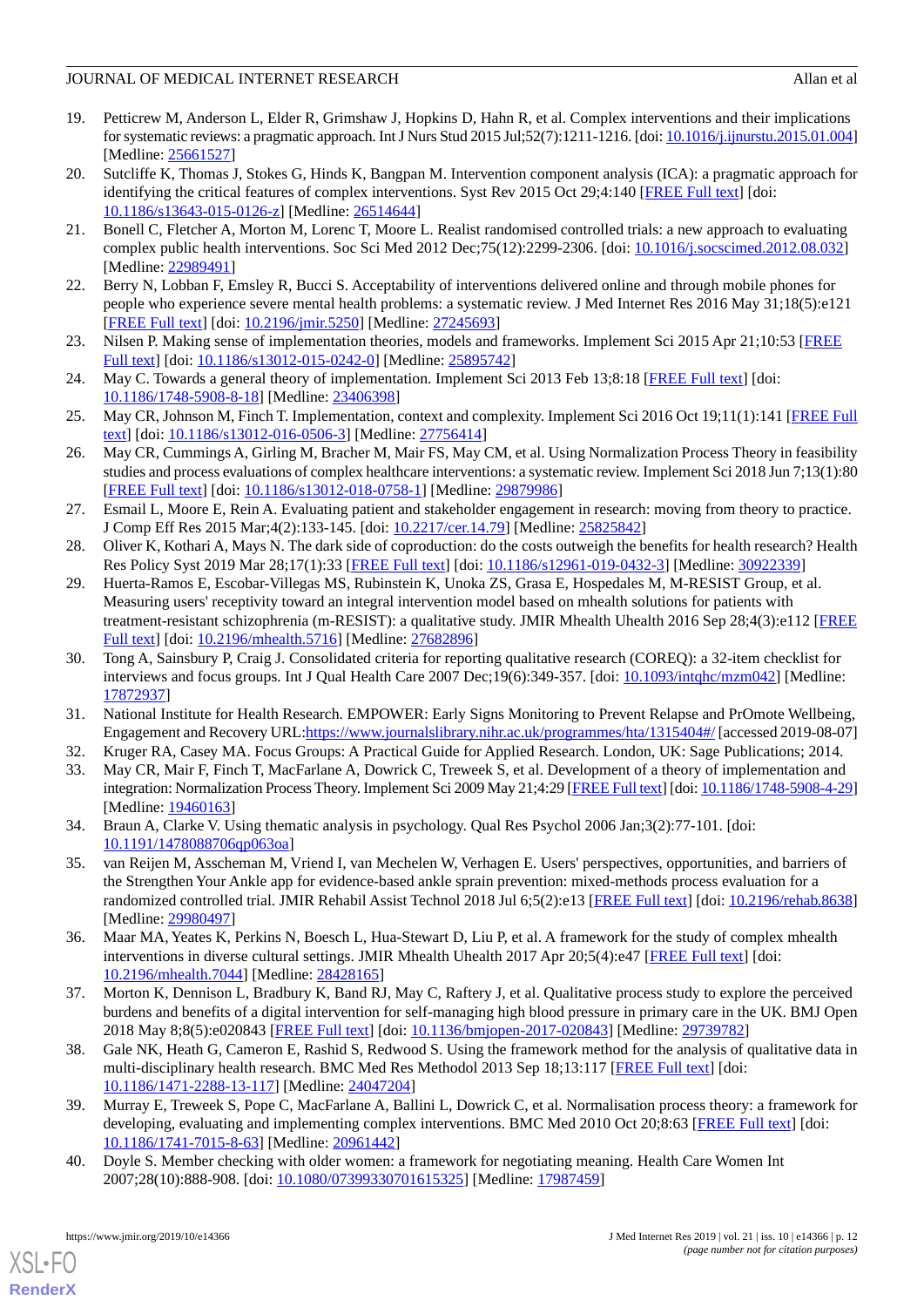- <span id="page-12-0"></span>41. Berry N, Lobban F, Bucci S. A qualitative exploration of service user views about using digital health interventions for self-management in severe mental health problems. BMC Psychiatry 2019 Jan 21;19(1):35 [[FREE Full text\]](https://bmcpsychiatry.biomedcentral.com/articles/10.1186/s12888-018-1979-1) [doi: [10.1186/s12888-018-1979-1\]](http://dx.doi.org/10.1186/s12888-018-1979-1) [Medline: [30665384](http://www.ncbi.nlm.nih.gov/entrez/query.fcgi?cmd=Retrieve&db=PubMed&list_uids=30665384&dopt=Abstract)]
- <span id="page-12-2"></span><span id="page-12-1"></span>42. Torous J, Firth J. Bridging the dichotomy of actual versus aspirational digital health. World Psychiatry 2018 Feb;17(1):108-109 [[FREE Full text](https://doi.org/10.1002/wps.20464)] [doi: [10.1002/wps.20464](http://dx.doi.org/10.1002/wps.20464)] [Medline: [29352531](http://www.ncbi.nlm.nih.gov/entrez/query.fcgi?cmd=Retrieve&db=PubMed&list_uids=29352531&dopt=Abstract)]
- 43. Braithwaite J, Churruca K, Long JC, Ellis LA, Herkes J. When complexity science meets implementation science: a theoretical and empirical analysis of systems change. BMC Med 2018 Apr 30;16(1):63 [\[FREE Full text](https://bmcmedicine.biomedcentral.com/articles/10.1186/s12916-018-1057-z)] [doi: [10.1186/s12916-018-1057-z](http://dx.doi.org/10.1186/s12916-018-1057-z)] [Medline: [29706132\]](http://www.ncbi.nlm.nih.gov/entrez/query.fcgi?cmd=Retrieve&db=PubMed&list_uids=29706132&dopt=Abstract)
- <span id="page-12-4"></span><span id="page-12-3"></span>44. Greenhalgh T, Shaw S, Wherton J, Vijayaraghavan S, Morris J, Bhattacharya S, et al. Real-world implementation of video outpatient consultations at macro, meso, and micro levels: mixed-method study. J Med Internet Res 2018 Apr 17;20(4):e150 [[FREE Full text](https://www.jmir.org/2018/4/e150/)] [doi: [10.2196/jmir.9897](http://dx.doi.org/10.2196/jmir.9897)] [Medline: [29625956](http://www.ncbi.nlm.nih.gov/entrez/query.fcgi?cmd=Retrieve&db=PubMed&list_uids=29625956&dopt=Abstract)]
- <span id="page-12-5"></span>45. Bucci S, Morris R, Berry K, Berry N, Haddock G, Barrowclough C, et al. Early psychosis service user views on digital technology: qualitative analysis. JMIR Ment Health 2018 Oct 31;5(4):e10091 [[FREE Full text](https://mental.jmir.org/2018/4/e10091/)] [doi: [10.2196/10091\]](http://dx.doi.org/10.2196/10091) [Medline: [30381280](http://www.ncbi.nlm.nih.gov/entrez/query.fcgi?cmd=Retrieve&db=PubMed&list_uids=30381280&dopt=Abstract)]
- <span id="page-12-6"></span>46. Eisner E, Drake RJ, Berry N, Barrowclough C, Emsley R, Machin M, et al. Development and long-term acceptability of ExPRESS, a mobile phone app to monitor basic symptoms and early signs of psychosis relapse. JMIR Mhealth Uhealth 2019 Mar 29;7(3):e11568 [[FREE Full text](https://mhealth.jmir.org/2019/3/e11568/)] [doi: [10.2196/11568\]](http://dx.doi.org/10.2196/11568) [Medline: [30924789](http://www.ncbi.nlm.nih.gov/entrez/query.fcgi?cmd=Retrieve&db=PubMed&list_uids=30924789&dopt=Abstract)]
- <span id="page-12-7"></span>47. Michie S, Yardley L, West R, Patrick K, Greaves F. Developing and evaluating digital interventions to promote behavior change in health and health care: recommendations resulting from an international workshop. J Med Internet Res 2017 Jun 29;19(6):e232 [\[FREE Full text](https://www.jmir.org/2017/6/e232/)] [doi: [10.2196/jmir.7126](http://dx.doi.org/10.2196/jmir.7126)] [Medline: [28663162](http://www.ncbi.nlm.nih.gov/entrez/query.fcgi?cmd=Retrieve&db=PubMed&list_uids=28663162&dopt=Abstract)]
- <span id="page-12-8"></span>48. Bell IH, Lim MH, Rossell SL, Thomas N. Ecological momentary assessment and intervention in the treatment of psychotic disorders: a systematic review. Psychiatr Serv 2017 Nov 1;68(11):1172-1181. [doi: [10.1176/appi.ps.201600523\]](http://dx.doi.org/10.1176/appi.ps.201600523) [Medline: [28669284](http://www.ncbi.nlm.nih.gov/entrez/query.fcgi?cmd=Retrieve&db=PubMed&list_uids=28669284&dopt=Abstract)]
- <span id="page-12-9"></span>49. Kumar D, Tully LM, Iosif AM, Zakskorn LN, Nye KE, Zia A, et al. A mobile health platform for clinical monitoring in early psychosis: implementation in community-based outpatient early psychosis care. JMIR Ment Health 2018 Feb 27;5(1):e15 [[FREE Full text](https://mental.jmir.org/2018/1/e15/)] [doi: [10.2196/mental.8551](http://dx.doi.org/10.2196/mental.8551)] [Medline: [29487044](http://www.ncbi.nlm.nih.gov/entrez/query.fcgi?cmd=Retrieve&db=PubMed&list_uids=29487044&dopt=Abstract)]
- <span id="page-12-10"></span>50. Lal S, Daniel W, Rivard L. Perspectives of family members on using technology in youth mental health care: a qualitative study. JMIR Ment Health 2017 Jun 23;4(2):e21 [[FREE Full text](https://mental.jmir.org/2017/2/e21/)] [doi: [10.2196/mental.7296\]](http://dx.doi.org/10.2196/mental.7296) [Medline: [28645887](http://www.ncbi.nlm.nih.gov/entrez/query.fcgi?cmd=Retrieve&db=PubMed&list_uids=28645887&dopt=Abstract)]
- <span id="page-12-11"></span>51. Berry N, Bucci S, Lobban F. Use of the internet and mobile phones for self-management of severe mental health problems: qualitative study of staff views. JMIR Ment Health 2017 Nov 1;4(4):e52 [[FREE Full text\]](https://mental.jmir.org/2017/4/e52/) [doi: [10.2196/mental.8311](http://dx.doi.org/10.2196/mental.8311)] [Medline: [29092809](http://www.ncbi.nlm.nih.gov/entrez/query.fcgi?cmd=Retrieve&db=PubMed&list_uids=29092809&dopt=Abstract)]
- <span id="page-12-12"></span>52. Carper MM, McHugh RK, Barlow DH. The dissemination of computer-based psychological treatment: a preliminary analysis of patient and clinician perceptions. Adm Policy Ment Health 2013 Mar;40(2):87-95. [doi: [10.1007/s10488-011-0377-5\]](http://dx.doi.org/10.1007/s10488-011-0377-5) [Medline: [22001968](http://www.ncbi.nlm.nih.gov/entrez/query.fcgi?cmd=Retrieve&db=PubMed&list_uids=22001968&dopt=Abstract)]
- <span id="page-12-14"></span><span id="page-12-13"></span>53. Strand M, Gammon D, Eng LS, Ruland C. Exploring working relationships in mental health care via an e-recovery portal: qualitative study on the experiences of service users and health providers. JMIR Ment Health 2017 Nov 14;4(4):e54 [\[FREE](https://mental.jmir.org/2017/4/e54/) [Full text\]](https://mental.jmir.org/2017/4/e54/) [doi: [10.2196/mental.8491](http://dx.doi.org/10.2196/mental.8491)] [Medline: [29138127\]](http://www.ncbi.nlm.nih.gov/entrez/query.fcgi?cmd=Retrieve&db=PubMed&list_uids=29138127&dopt=Abstract)
- <span id="page-12-15"></span>54. Kooij L, Groen WG, van Harten WH. Barriers and facilitators affecting patient portal implementation from an organizational perspective: qualitative study. J Med Internet Res 2018 May 11;20(5):e183 [\[FREE Full text\]](https://www.jmir.org/2018/5/e183/) [doi: [10.2196/jmir.8989\]](http://dx.doi.org/10.2196/jmir.8989) [Medline: [29752253](http://www.ncbi.nlm.nih.gov/entrez/query.fcgi?cmd=Retrieve&db=PubMed&list_uids=29752253&dopt=Abstract)]
- <span id="page-12-16"></span>55. Greenhalgh T, Papoutsi C. Studying complexity in health services research: desperately seeking an overdue paradigm shift. BMC Med 2018 Jun 20;16(1):95 [\[FREE Full text](https://bmcmedicine.biomedcentral.com/articles/10.1186/s12916-018-1089-4)] [doi: [10.1186/s12916-018-1089-4\]](http://dx.doi.org/10.1186/s12916-018-1089-4) [Medline: [29921272\]](http://www.ncbi.nlm.nih.gov/entrez/query.fcgi?cmd=Retrieve&db=PubMed&list_uids=29921272&dopt=Abstract)
- <span id="page-12-17"></span>56. Greenhalgh T, Hinton L, Finlay T, Macfarlane A, Fahy N, Clyde B, et al. Frameworks for supporting patient and public involvement in research: systematic review and co-design pilot. Health Expect 2019 Apr 22:- (epub ahead of print)(forthcoming). [doi: [10.1111/hex.12888](http://dx.doi.org/10.1111/hex.12888)] [Medline: [31012259](http://www.ncbi.nlm.nih.gov/entrez/query.fcgi?cmd=Retrieve&db=PubMed&list_uids=31012259&dopt=Abstract)]
- <span id="page-12-18"></span>57. Hardy A, London S, Ward T, Waller H, Kuipers E. The development of SlowMo: how inclusive, user-centred design research can improve psychological therapies for psychosis. JMIR Ment Health 2018:- (forthcoming)(forthcoming).
- 58. McClelland GT, Fitzgerald M. A participatory mobile application (app) development project with mental health service users and clinicians. Health Educ J 2018 Jun 5;77(7):815-827. [doi: [10.1177/0017896918773790](http://dx.doi.org/10.1177/0017896918773790)]
- 59. McGinn CA, Grenier S, Duplantie J, Shaw N, Sicotte C, Mathieu L, et al. Comparison of user groups' perspectives of barriers and facilitators to implementing electronic health records: a systematic review. BMC Med 2011 Apr 28;9:46 [\[FREE](https://bmcmedicine.biomedcentral.com/articles/10.1186/1741-7015-9-46) [Full text\]](https://bmcmedicine.biomedcentral.com/articles/10.1186/1741-7015-9-46) [doi: [10.1186/1741-7015-9-46\]](http://dx.doi.org/10.1186/1741-7015-9-46) [Medline: [21524315](http://www.ncbi.nlm.nih.gov/entrez/query.fcgi?cmd=Retrieve&db=PubMed&list_uids=21524315&dopt=Abstract)]

## **Abbreviations**

[XSL](http://www.w3.org/Style/XSL)•FO **[RenderX](http://www.renderx.com/)**

**CMHS:** Community Mental Health Services **EMPOWER:** Early signs Monitoring to Prevent relapse in psychosis and prOmote Well-being, Engagement, and Recovery **EWS:** early warning signs